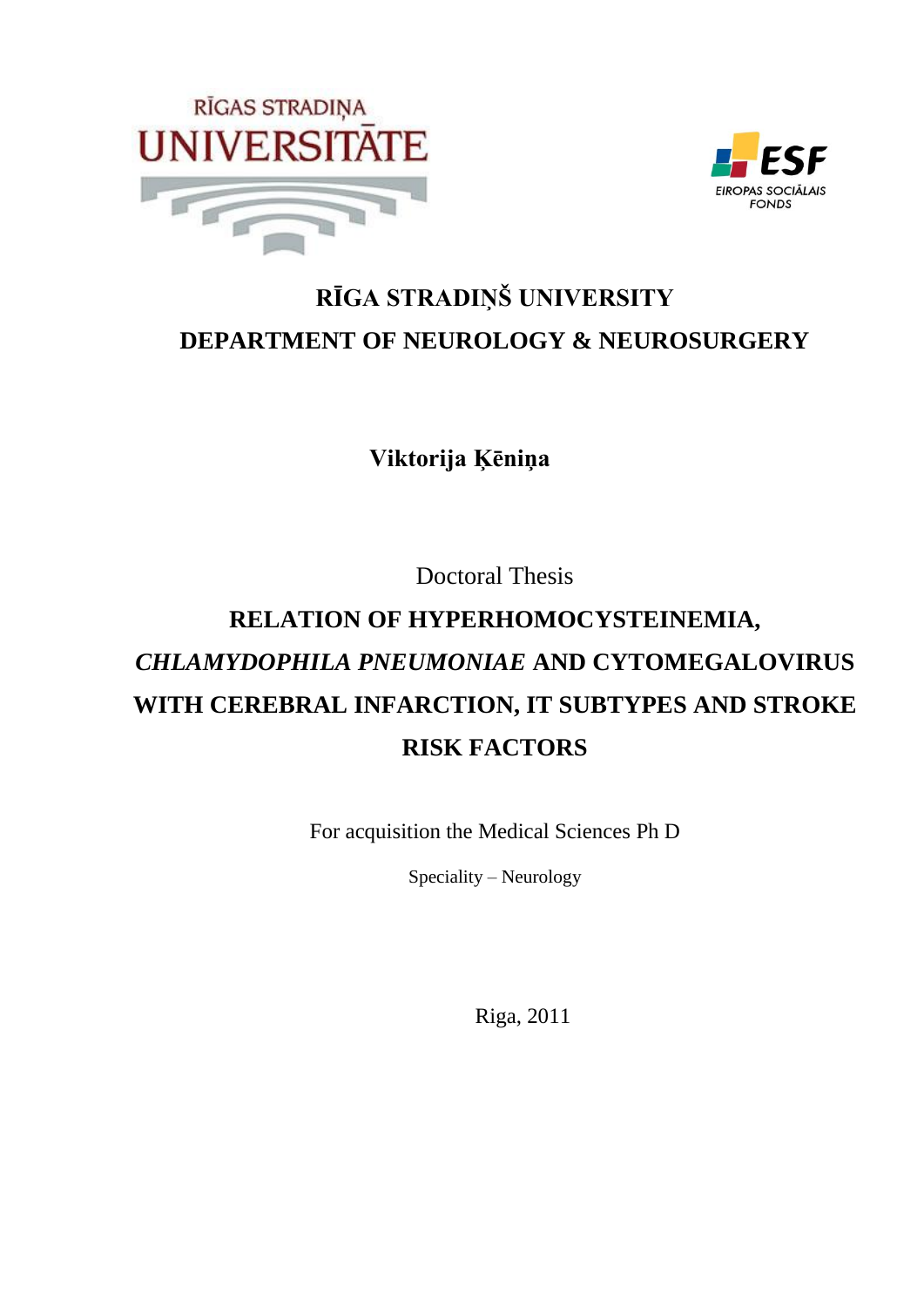#### **Doctoral work has been performed at:**

Rīga Stradiņš University Paula Stradiņa Clinical University Hospital, Neurology Clinic

#### **Doctoral work supervisors:**

Rīga Stradiņš University, Department of Neurology & Neurosurgery Chair, Associate *Professor* **Andrejs Millers** *MD, PhD* Rīga Stradiņš University, Department of Neurology & Neurosurgery *Docent* **Elvīra Smeltere,** *MD, Phd*

#### **Official reviewers:**

*Associate Professor* **Ilona Hartmane**, *MD, PhD Associate Professor* **Igors Aksiks**, *MD, PhD Habil Professor* **Aija Ţileviča,** *MD, PhD Habil* 

#### **Doctoral work scientific consultants:**

*Docent* **Angelika Krūmiņa,** *MD, PhD Professor* **Juta Kroiča***, MD, PhD*

#### **Chairperson, Promotion Board in Internal Medicine:**

*Professor* **Ludmila Vīksna,** *MD, PhD Habil*

**Secretary, Promotion Board:** *Professor* **Maija Eglīte,** *MD, PhD Habil*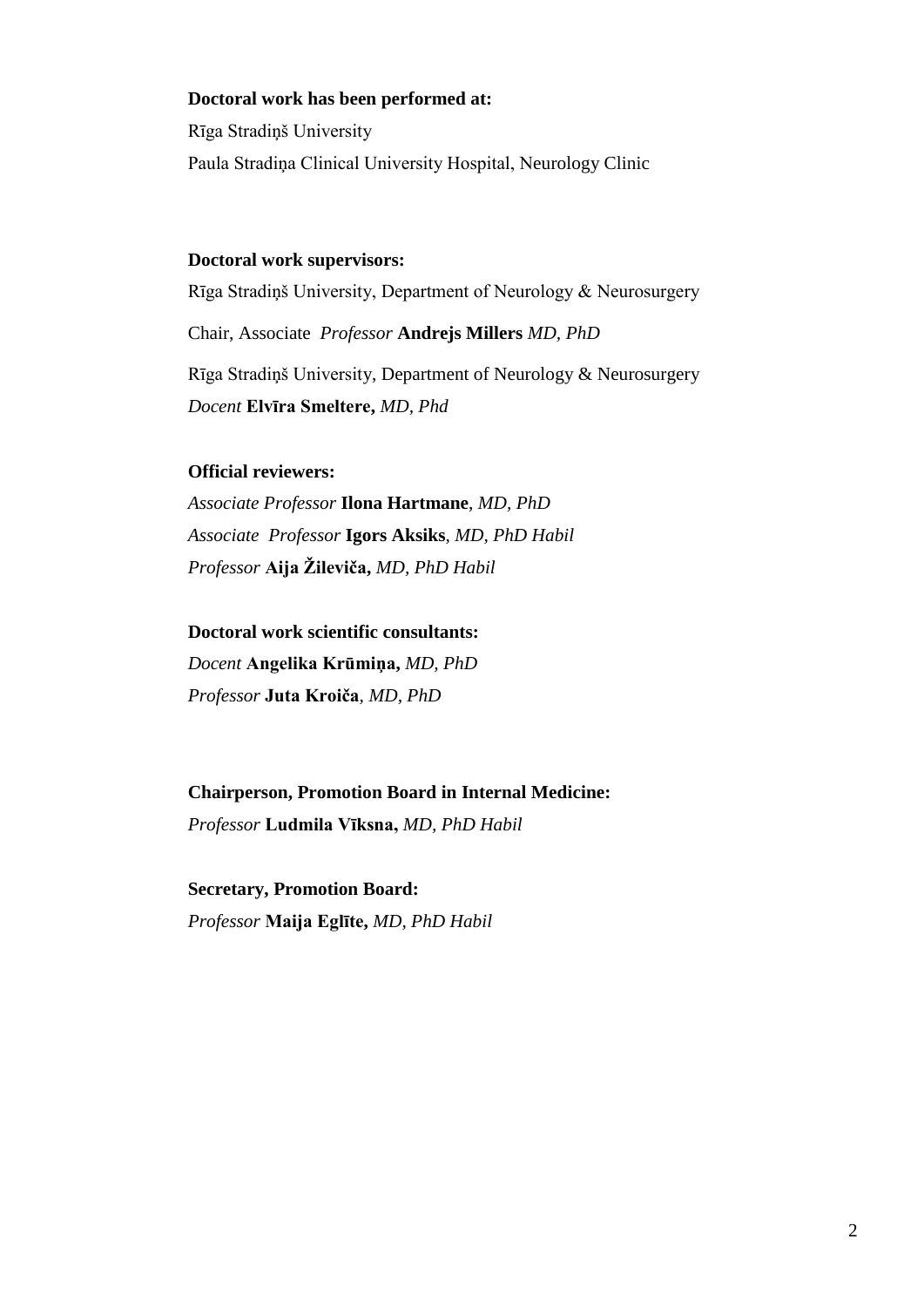# **Table of Contents**

| 2.2. Relation of Chlamydophila pneumonia and Citomegalovirus with cerebral            |
|---------------------------------------------------------------------------------------|
|                                                                                       |
| 2.2.1. Incidence of IgG to <i>Chlamydophila pneumonia</i> in patients with cerebral   |
|                                                                                       |
| 2.2.2. Incidence of IgG to Chlamydophila pneumonia in patients with different         |
|                                                                                       |
| 2.2.3. Relation of Chlamydophila pneumoniae seroprevalenes with cerebral              |
|                                                                                       |
| 2.2.4. Incidence of IgG to CMV in patients with cerebral infarction26                 |
| 2.2.5. Relation of CMV seroprevalence with the other cerebral infarction risk factors |
|                                                                                       |
|                                                                                       |
|                                                                                       |
|                                                                                       |
| 3                                                                                     |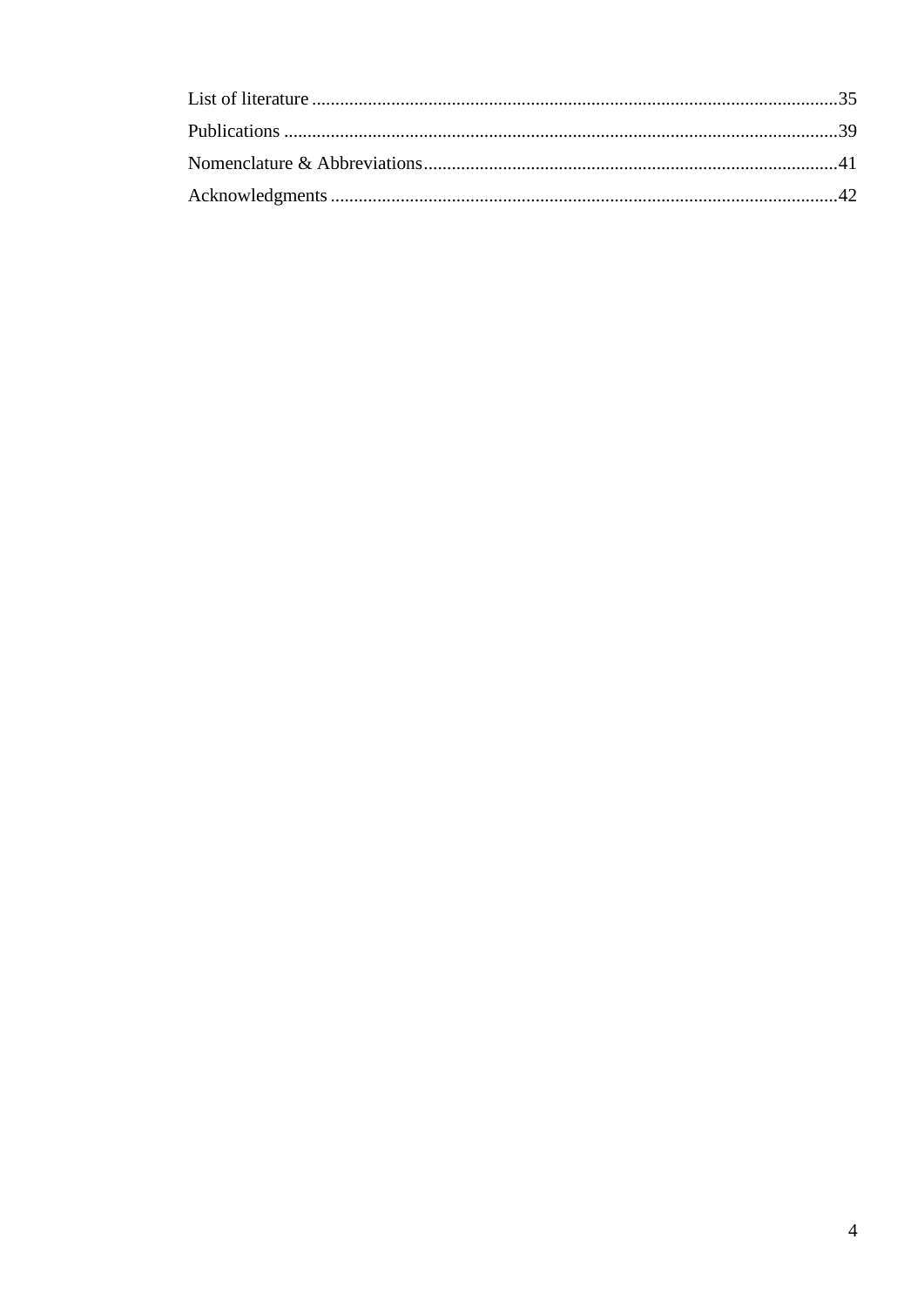### **Introduction**

#### *Actuality*

Best of all any disease is characterized by three parameters, which reflect the nature of the disease – the disease incidence, disability and mortality. In case of cerebral infarction (CI) these figures continue to remain poor, although there are many significant achievements in the stroke prevention and treatment. Yearly 15 million people fall ill by a stroke (World Health Organization 2005). That is one of the main causes of mortality, dementia and disability (1; 2). Inability after stroke is much more important problem than mortality, since it forms substantial additional costs in the budget for health and social care, and as often as not isolates patients from the public.

As one of the possible solutions of this problem could be effective and versatile prophylaxis, which is focused on the adjustment of risk factors. Leading cause of cerebral infarction is atherothrombosis, which could dominate in 50% causes of cerebral infarction (3; 4; 5). Lot of research is devoted to atherosclerosis and atherothrombosis stroke risk factors. Wellknown are classical (old) modified risk factors – arterial hypertension, diabetes, dyslipidemia, obesity and sedentary lifestyle, smoking and excessive alcohol consumption. Although many of the above mentioned risk factors are sufficiently explored, and is possible to achieve adequate control over them, the stroke incidence is not tending to diminish. It gives reason to believe that yet not all stroke risk factors are identified and, therefore, we do not always have an access to effective and targeted prophylaxis. We also can not precisely say which of the risk factors causes process of atherosclerosis, but which only stimulates the progression. Also is unclear, why in some stroke patients are not found any of the known risk factors. Still we need to find answers on these questions.

Hyperhomocysteinemia and infection are relatively "new" risk factors for cerebral infarction. Although hyperhomocyteinemia today is marked out as a risk factor for cerebral infarction, there are some studies which do not confirm the link between homocysteine (Hcy) and ischemic stroke (6; 7). It is unclear whether heightened Hcy is a major risk factor for all stroke subtypes, whether an accompanying coronary heart disease indicates more severe hyperhomocysteinemia, whether there is a correlation between Hcy and other stroke risk factors. In contrast to Hcy, the infection is less studied risk factor for cerebral infarction, which is connected with endothelia dysfunction and lipid metabolism disorders (8). Some infections are common in the population, which, on the one hand, do not allow to name them as a specific risk factor, but, however, does not exclude its role in combination with other risk factors (e.g., diabetes mellitus). It is unclear whether exposure to infection induces origin of atherosclerosis or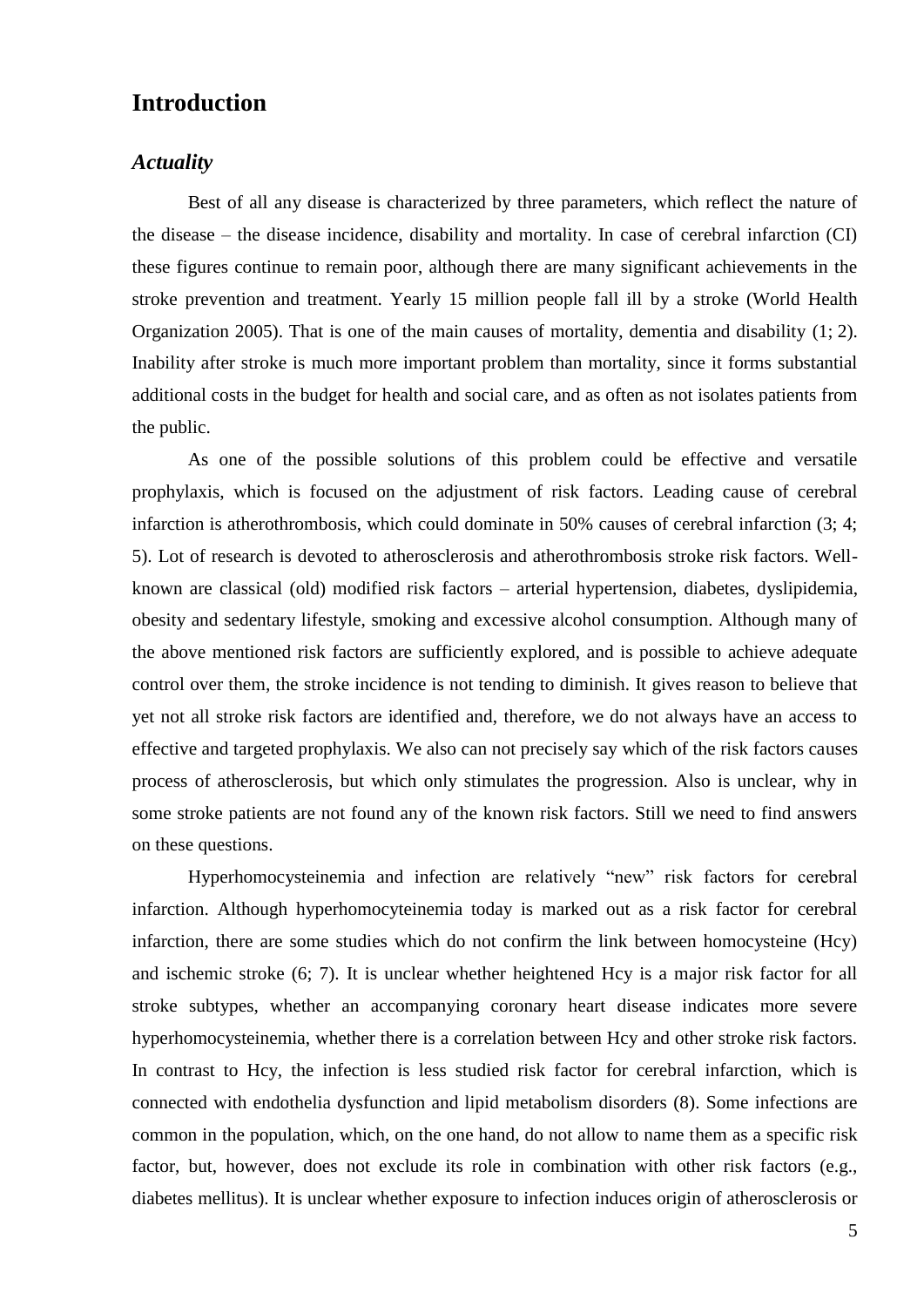only stimulates progression of the disease. Studying groups of patients and looking for clinical evidences for theory of infection explicit correlation between any microorganism and atherosclerosis more was marked in patients with cardiovascular problems. In stroke patients, in contrast to cardiovascular patients, characteristic is diversity of etiological factors.

Today worldwide in progress are researches that will help to respond to vague questions, and will let to find effective preventive measures to control consequential stroke risk factors.

### *Formulation of the problem and the novelty*

In Latvia from stroke (ischemic and hemorrhagic) yearly die 230/100 000 people aged 35 to 74 years, which is one of the worst rates in Europe (9). The incidence of CI in Latvia, taking into account only the number of patients hospitalized in 2004 was up to 284/100 000 inhabitants, which in comparison to European countries is sufficiently high score (10). Therefore the problem of the reduction of the frequency of stroke is so topical today. Identification of the stroke risk factors, awareness and analysis of interaction can significantly improve the prevention of CI and is one of the main directions in campaign against a stroke around the world. Till now in Latvia mainly have been studied "conventional" risk factors of CI (10). However, in the literature increasingly emerge reports that, despite to treatment of "conventional" modifiable risk factors and good enough control, stroke and mortality rates do not tend to decay. Consequently, the world is searching for and exploring new CI risk factors, which isolated or in combination with "conventional" risk factors can give an answer to the questions concerning effective prevention of stroke. Having regard to stroke incidence, mortality and disability rates in our country, the study of CI "novel" risk factors may be one of the prior research directions in Latvia. Analyzing hyperhomocysteinemia and in literature most frequently, in relation to stroke, mentioned infection agents - *Chlamydophila pneumoniae (C. pneumoniae)* and cytomegalovirus (CMV) seroprevalence, we made only the first step in research of CI "novel" risk factors. In Latvia the following analysis of the risk factors for CI patients was done for the first time.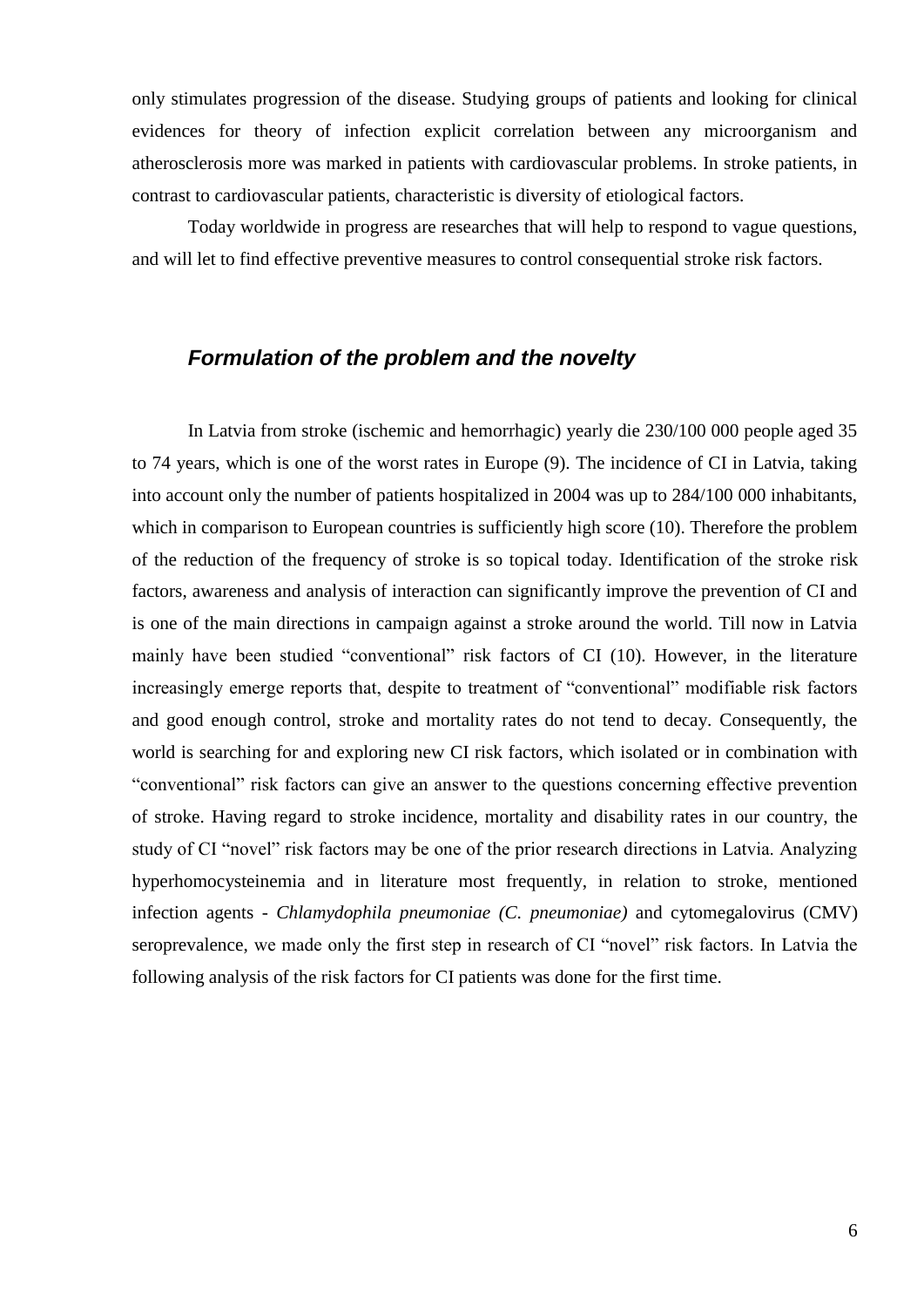#### *Work aim*

To clarify connection of hyperhomocysteinemia and seroprevalence of microorganisms (*C. pneumoniae* and CMV) with cerebral infarction, its subtypes, and other stroke risk factors to supplement data on incidence of stroke risk factors and to perfect secondary prophylaxis of CI for patients in Latvia.

#### *Work tasks*

- 1. To determine the incidence of hyperhomocysteinemia and average level of Hcy in patients with CI and in control group, relation of hyperhomocysteinemia to different subtypes of CI and other stroke risk factors.
- 2. To determine the incidence of IgG antibodies to *C. pneumoniae* in patients with CI and in control group, relation of the seroprevalence of microorganisms to different CI subtypes, and other strike risk factors.
- 3. To determine the incidence of IgG antibodies to CMV to CI patients and in control group, relation of CMV seroprevalence to different CI subtypes, and other stroke risk factors.
- 4. To assess the need for detection of Hcy and IgG to *C.pneumoniae* and CMV in clinical practice.

#### *Work hypothesis*

Hyperhomocysteinemia is a major risk factor for stroke, with prevalence of incidence in the CI group with atherothrombotic genesis.

*C. pneumoniae* and CMV seroprevalence is more frequent in CI patients, if compared with control group, especially in atherothrombotic CI subgroup.

Hyperhomocysteinemia and IgG antibodies to *C.pneumoniae* and CMV have correlation with other CI risk factors, which, probably, potentiate their activity.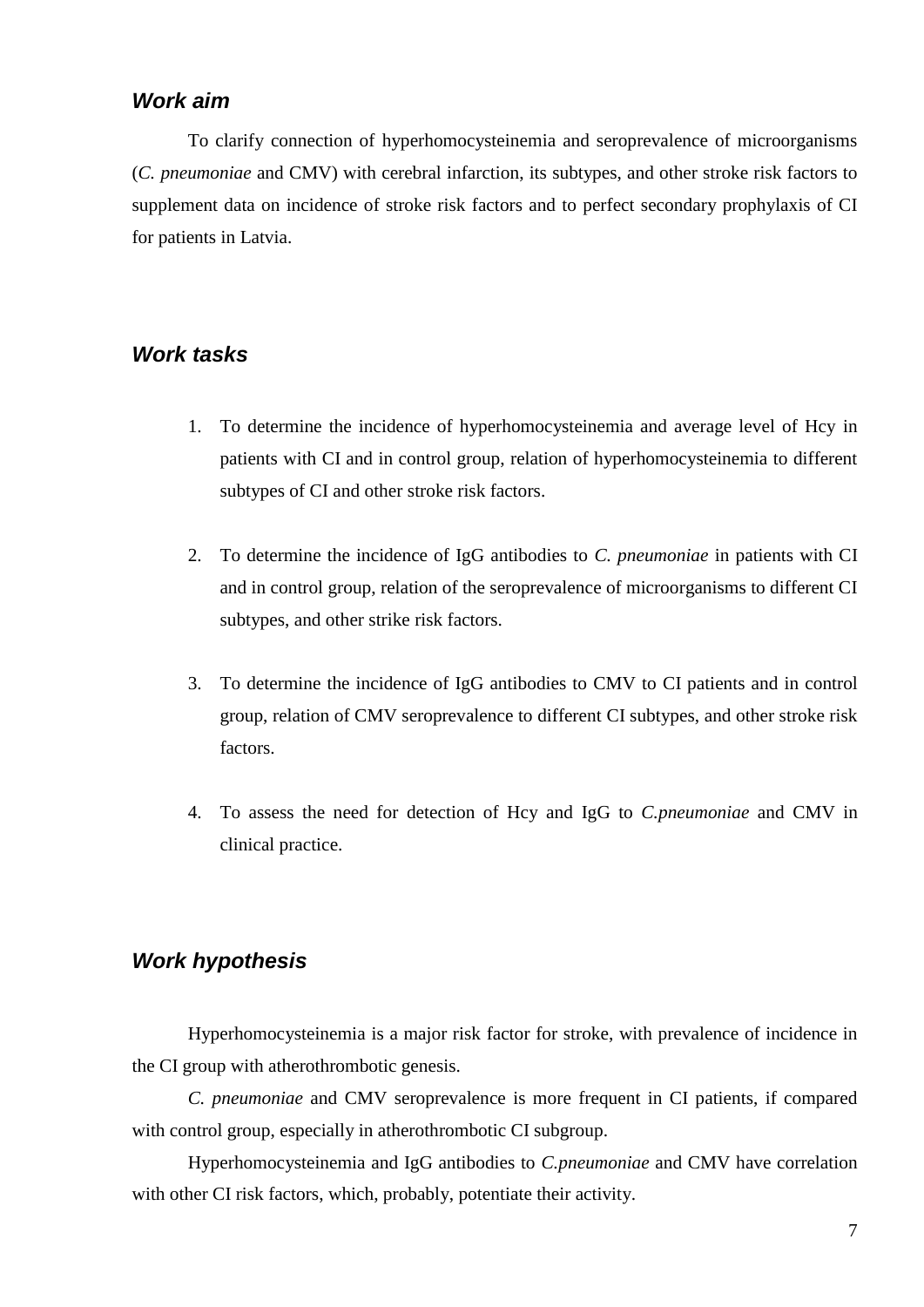Determination of the level of Hcy could be recommended as a routine examination for CI patients with the aim to improve secondary prevention of the stroke. Necessary are the further studies, which would clarify the need of determining seroprevalence of microorganisms in the clinical practice.

#### *Doctoral thesis structure and author's personal contribution*

Doctoral thesis is written in Latvian. Parts of the doctoral thesis: Introduction, List of Literature, Materials & Methods, Results, Discussion, Conclusions and References. The work consists of 104 pages, including 23 tables and 26 figures.

Author has independently performed data analysis concerning the stroke patients, previously filling in specially developed questionnaire, has compiled, systematized and analyzed patients' clinical data using medical records and information gained from participants in the study and their relatives. Using duplex scanning method the author herself medically assessed brachycephal blood vessels, as well as participated in the process of treatment of patients involved in the study.

#### *Ethical issues*

For the realization of doctoral thesis was received consent from the Riga Stradins University Ethics Committee. In the work were applied standard laboratory tests at the P.Stardina Clinical University Hospital's Laboratory.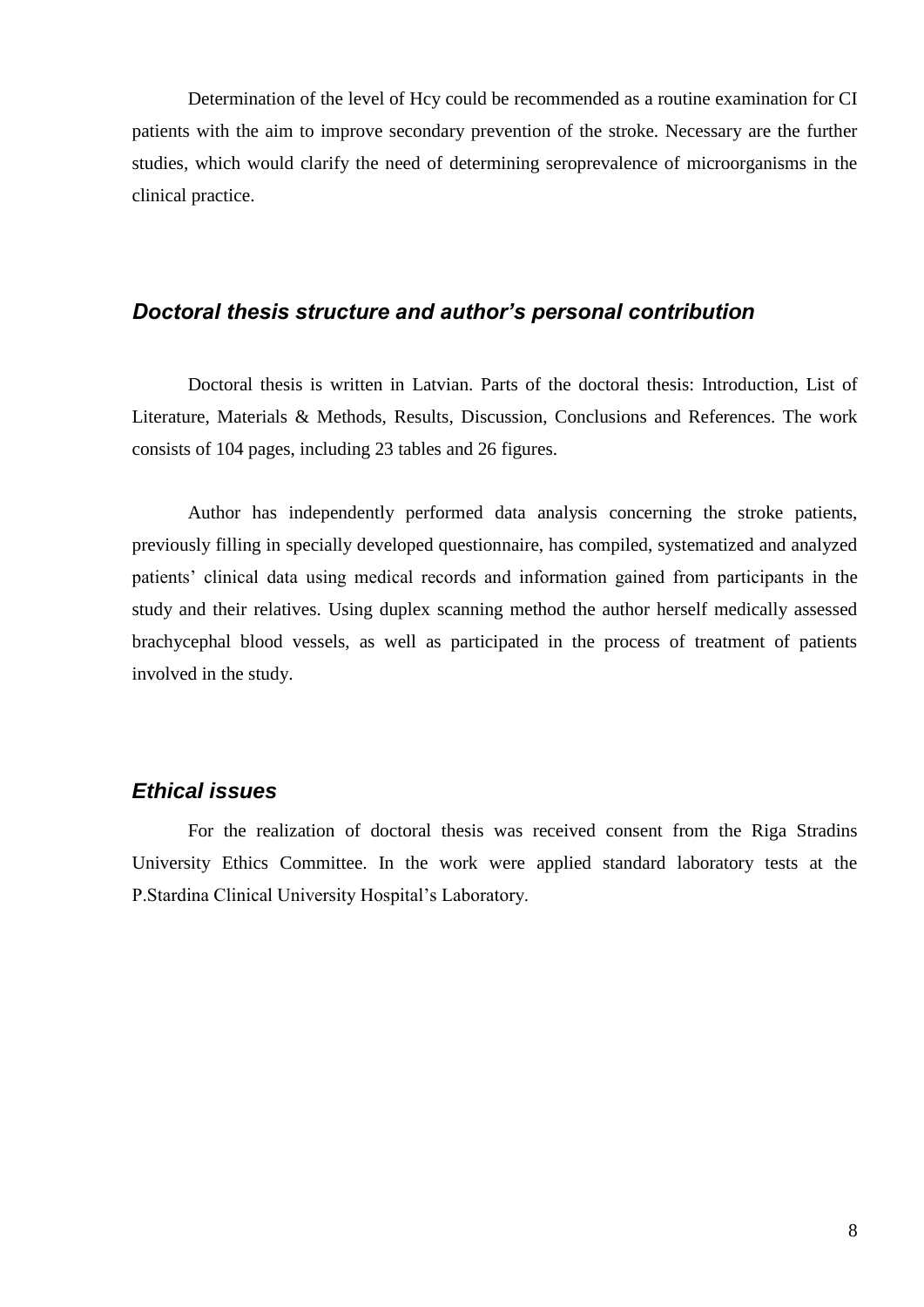# **1. Materials and Methods**

#### **1.1.** *Clinical part*

#### **1.1.1. Selection of patients and control group**

The study is done at the P.Stradina Clinical University Hospital's Neurology Clinics during the period from October 2007 to March 2009. The study has prospective nature, and participated by 150 individuals (1. Figure).



1. Figure. **Division of examined individuals in groups**

In the study core group were involved 102 patients, of which 61 were male and 41 female aged from 42 to 89 years, mean age  $65,8 \pm 10,9$  years. In the control group were 48 people, of which 26 were male and 22 female aged from 42 to 81 years, mean age  $64,3 + 11,8$  years. Division of the patients by age histogram is shown in 2. Figure. Division of patients in age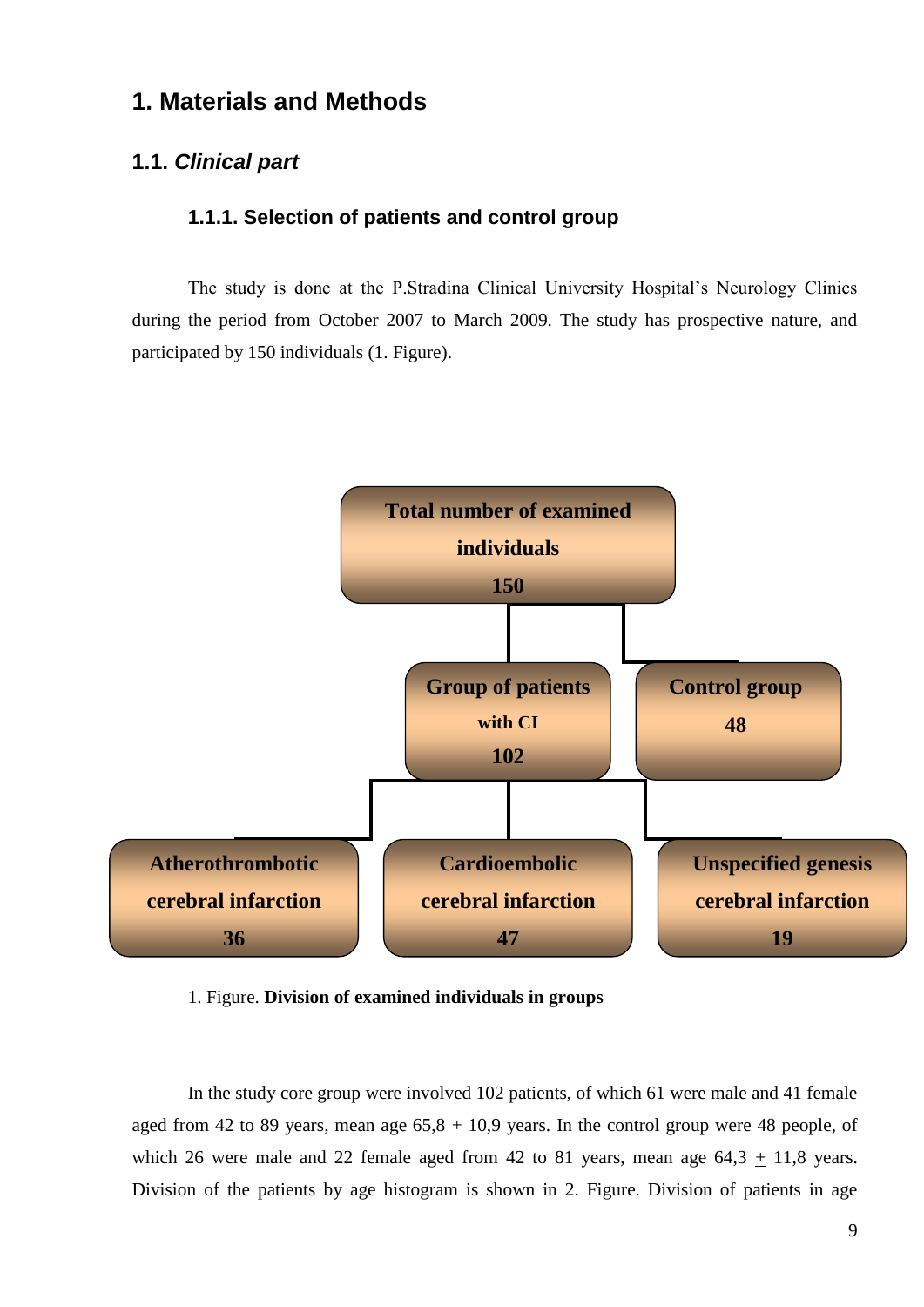groups by independent-sample test statistically credibly do not differ:  $(t = 0.806; p = 0.422)$ . Also division of patients in gender groups statistically credibly do not differ:  $(\chi^2 = 0.426; df = 1;$  $p = 0.514$ ). Analyzing the social status of participants in the study was stated that 27.3% (41) patients) were working patients, 15,4% (23 patients) nonworking patients and 57,3% (86 patients) - pensioners.



#### **number of patients**

2. Figure. **Division of the patients by age histogram**

The group of patients involved in the study, in turn, was divided into three subgroups according to the TOAST criteria: atherothrombotic genesis CI (36 patients or 35,3%), cardioembolic genesis CI (47 patients or 46,8%) and unspecified genesis CI (19 patients or 18,6%). Division of the patients in subgroups is shown in 3. Figure.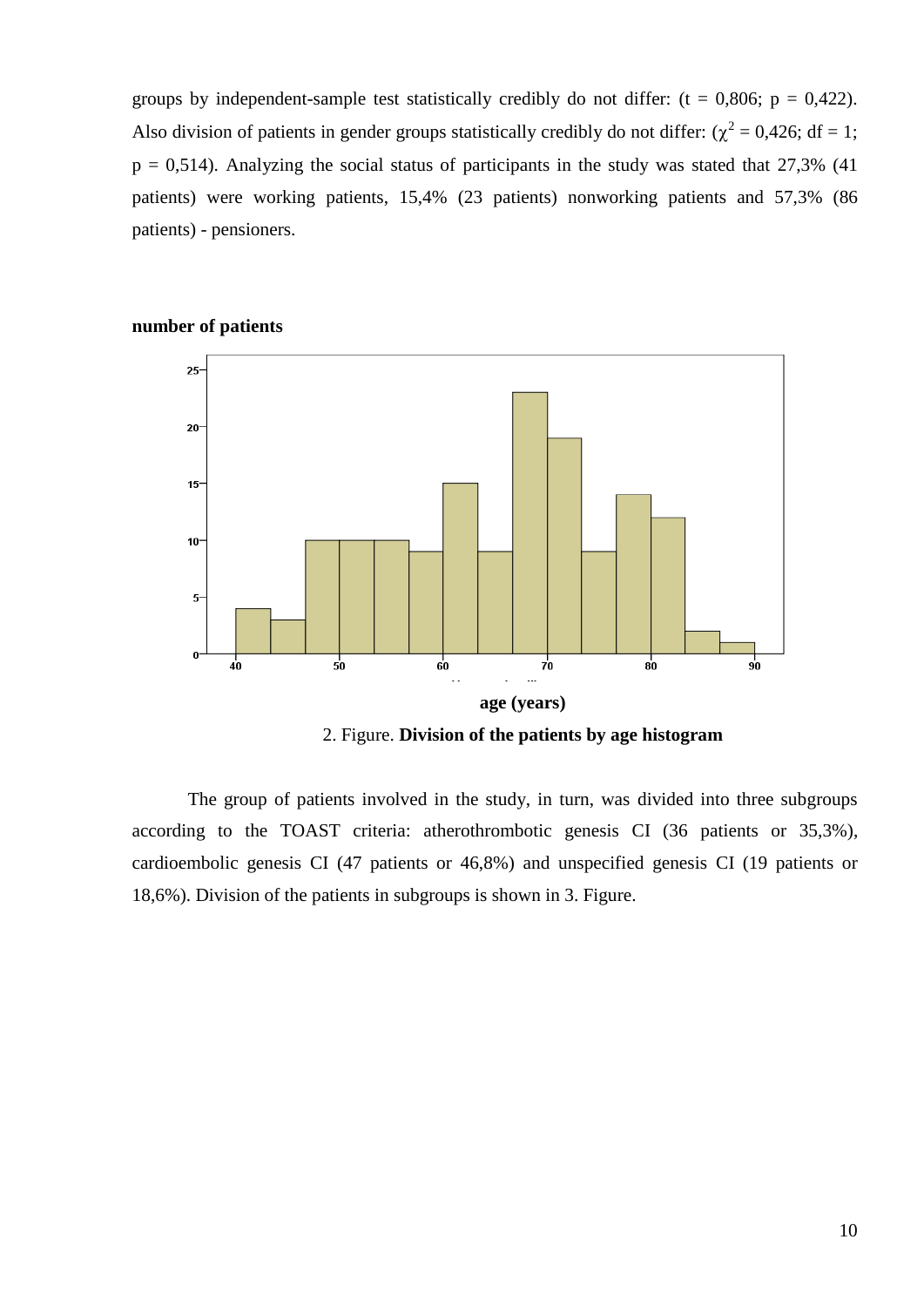

3. Figure. **Division of patients in subgroups according to the TOAST criteria**

Mean age of the patients in atherothrombotic genesis stroke subgroup is  $63,19 \pm 11,3$ year, in cardioembolic genesis subgroup - 69,9±8,8 years, unspecified genesis subgroup -  $60,7\pm11,9$  years. According to the analysis of variance (ANOVA) mean age of the patients in subgroups differed statistically credibly  $(F = 4,631; p = 0,004)$ . Division of patients in the subgroups by age and gender is shown in 1. Table and 2. Table.

| <b>Subtypes of</b><br><b>Cerebral infarction</b> | <b>Number</b><br>of<br>patients | <b>Mean</b><br>age | <b>Standard</b><br>deviation | interval<br>of 95% borders<br>upper | <b>Conventional</b><br>lower |
|--------------------------------------------------|---------------------------------|--------------------|------------------------------|-------------------------------------|------------------------------|
| <b>Atherothrombotc</b>                           | 36                              | 63,2               | 11,3                         | 59,4                                | 67,0                         |
| <b>Cardioembolic</b>                             | 47                              | 69,9               | 8,8                          | 67,4                                | 72,5                         |
| <b>Unspecified genesis</b>                       | 19                              | 60,7               | 11,9                         | 54,9                                | 66,4                         |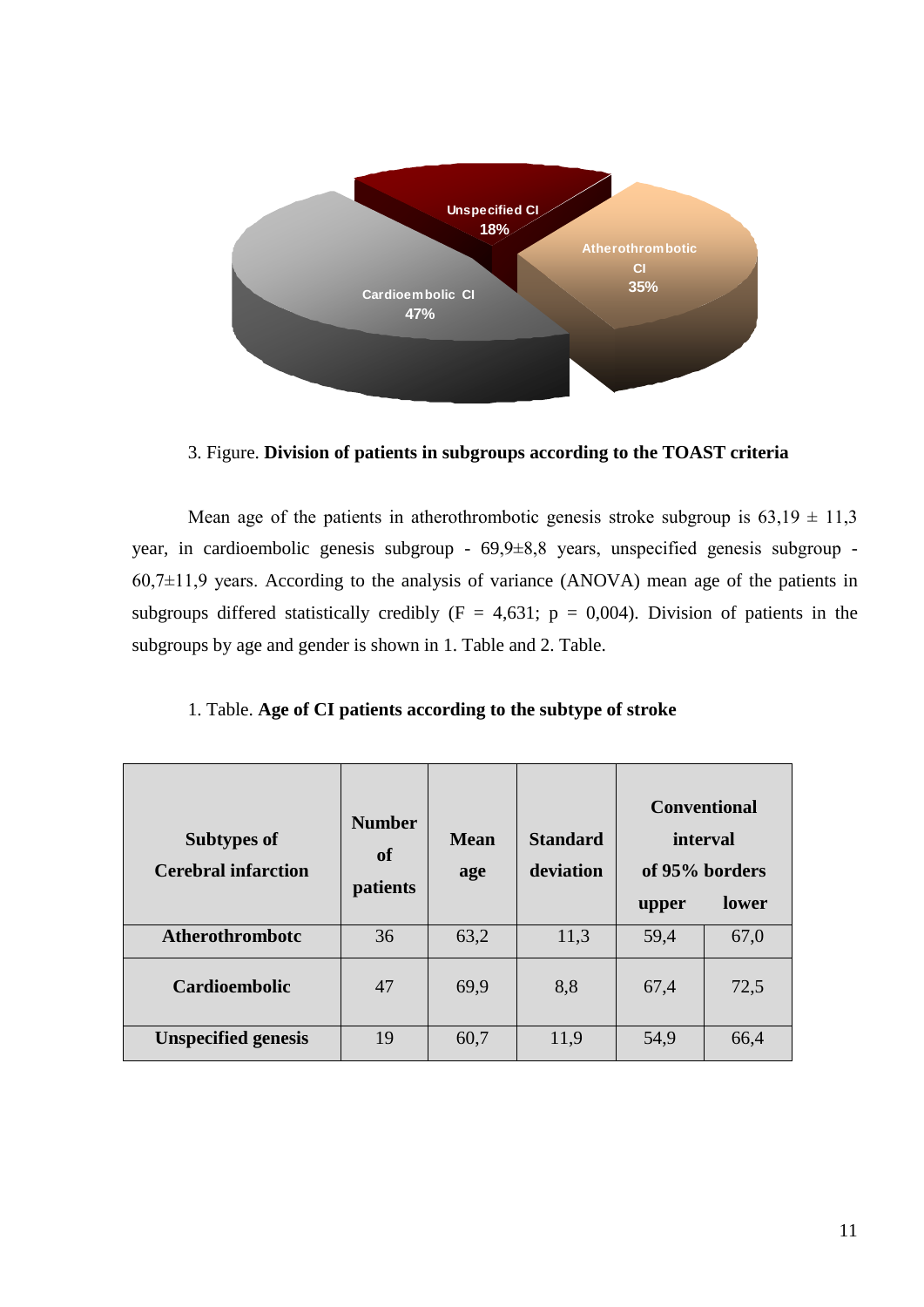#### 2. Table. **Gender of CI patients according to the subtype of stroke**

| <b>Subtype of cerebral</b> | <b>Gender</b> |               |  |  |
|----------------------------|---------------|---------------|--|--|
| infarction                 | <b>Male</b>   | <b>Female</b> |  |  |
| Atherothrombotic           | 28 (77,8%)    | $8(22,2\%)$   |  |  |
| <b>Cardioembolic</b>       | 21 (44,6%)    | $26(45,4\%)$  |  |  |
| <b>Unspecified genesis</b> | $12(63,2\%)$  | $7(36,8\%)$   |  |  |

The control group comprised patients who were treated at the P.Stradina Clinical University Hospital's Neurology Clinics, mostly with spinal un-inflammatory illnesses.

### **1.1.2. Population's inclusion and exclusion criteria**

Inclusion criteria:

- acute primary or secondary cerebral infarction;
- genesis of atherothrombotic, cardioembolic or unspecified cerebral infarction.

Exclusion criteria:

- cerebral infarction due to other pathologies;
- cerebral infarction due to the small blood vessel diseases:
- chronic inflammatory diseases in anamnesis;
- oncology diseases in anamnesis;
- pathology of thyroid gland (hypothireosis);
- disorders of renal function (creatine in blood  $> 113 \text{ µmol/l}$ );
- patients taking medicaments affecting S-adenozilmetionin metabolism (Methotrexate, Carbomazepine, Phenitoin, Anticonvulsants, etc.).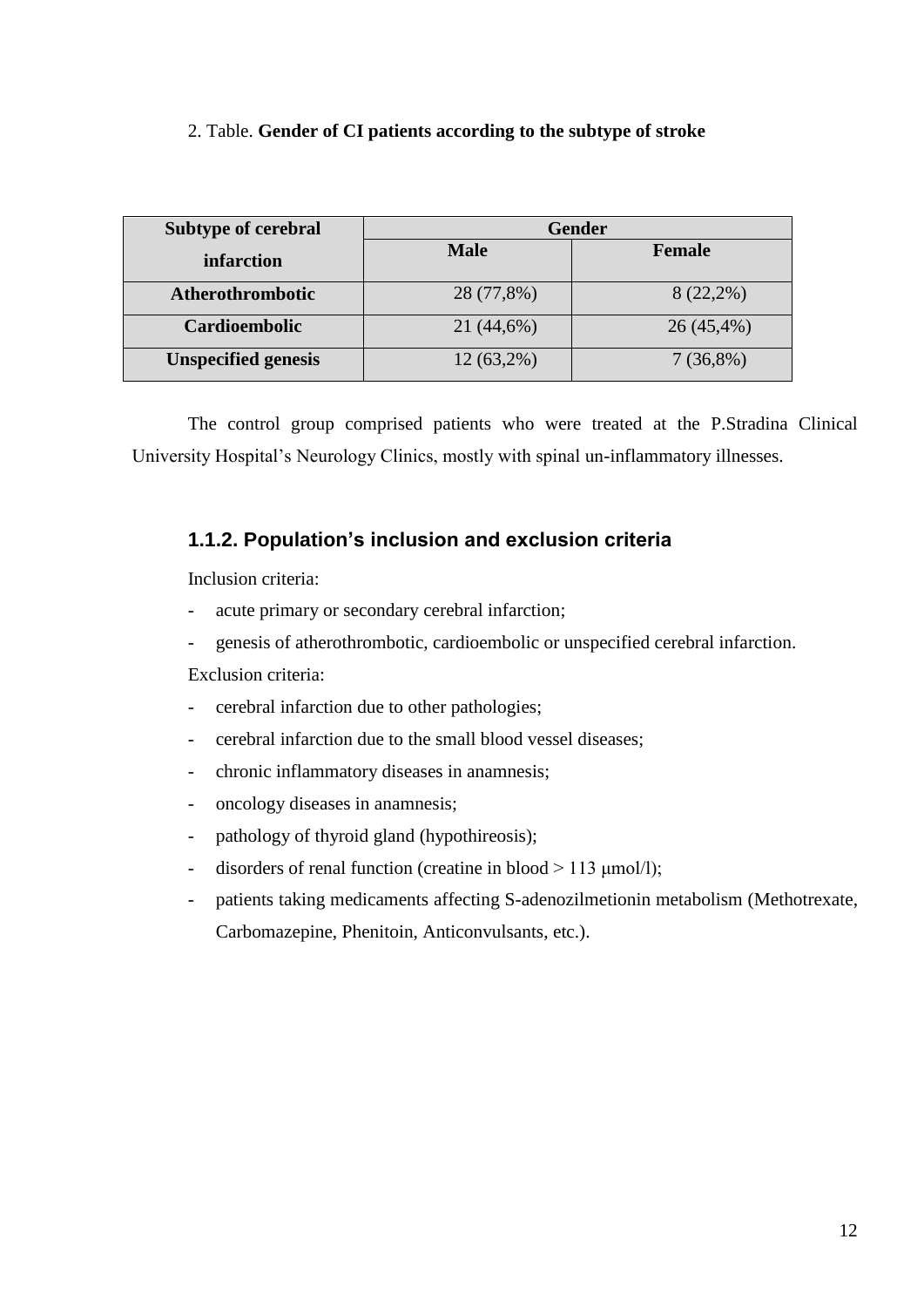#### **1.1.3. Control group's inclusion and exclusion criteria**

Inclusion criteria:

- no data concerning the cerebral infarction;

Exclusion criteria:

- chronic inflammatory diseases in anamnesis;
- diseases, which confirmed as associated with hyperhomocysteinemia (multiple sclerosis, Alzheimer diseases, depressions, schizophrenia etc.)
- oncology diseases in anamnesis;
- disorders of renal functions (creatine in blood  $> 113 \text{ µmol/l}$ );
- patients taking medicaments affecting S-adenozilmetionin metabolism (Methotrexate, Carbomazepine, Phenitoin, Nitric Oxide, Anticonvulsants, etc.);
- pathology of thyroid gland (hypothireosis).

#### **1.1.4. Review of the Questionnaire**

Data concerning all patients was analyzed by specially designed questionnaire with characterization of patients' neurological condition applying modified Rankine scale before and after stroke. In the questionnaire is analyzed localization of the stroke using computer tomography (CT) and magnetic resonance (MR) data to specify localization of the stroke. In 72 patients (70,6%) ischemia was localized in ACM basin, in 28 patients (27,5%) in VB basin, in 1 patient (1%) in ACA basin and in 1 patient (1%) in border basin.

First-time CI was found in 60 patients, repeated episode in 52 patients.

Incidence of classical risk factors was defined in both patients' and control groups.

Arterial hypertension was defined if:

- systolic pressure is over 140 mmHg, diastolic over 90 mmHg;
- in the patients' anamnesis data is mentioned previously found arterial hypertension;
- patient regular takes antihypertensive therapy.

Diabetes mellitus is defined if:

- level of glucose on an empty stomach is over 126 mg/dl (5,8 mmol/l);
- in the patients' anamnesis data is mentioned previously found diabetes mellitus;
- patient take insulin or per oral glucose reducing therapy.

Dyslipidemia is defined if: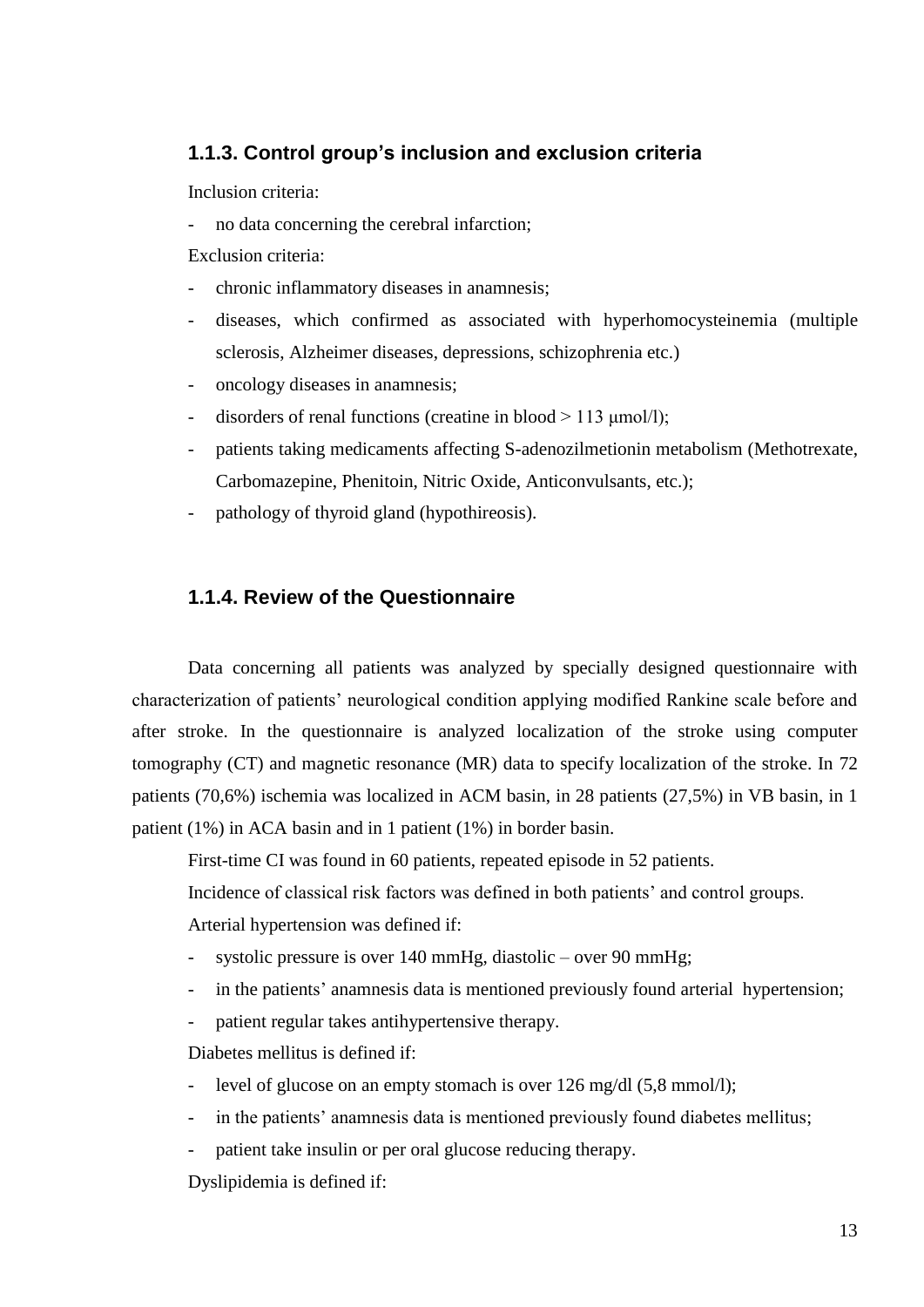- total cholesterol  $\leq 6.0$  mmol/l;
- triglycerides < 2.0 mmol/l;
- low density lipoproteins ≤ 3.3 mmol/l.

According to WHO criteria the body mass index above 25 kg/m<sup>2</sup>, is considered to be increased.

The stenosis as impressive in brachycephal blood vessels is considered stenosis over 60%. The blood flow velocity was evaluated by duplex scanning of brachycephal blood vessels with high-class ultrasound apparatus Philips 3110.

Other than classical risk factors, in addition to all the patients were analyzed indicators that were related to the CI pathogenesis and prognosis – amount of white blood cells (WBC) and level of fibrinogens in the blood, as well as additional measurements (thickness of the common carotoid artery *intima – media* complex), reflecting the prevalence of atherosclerosis in the process.

According to the P.Stradina Clinical University Hospital's Laboratory reference interval as increased WBC amount was considered score above 10 x 10 $\degree$ 9/l, as increased fibrinogen – score above 3,6g/l.

*Intima–media* complex was measured by duplex scanning of brachycephal blood vessels with high-class ultrasound apparatus 33i. Measurement was done on both sides of the common carotid artery's bifurcation areas. As thickened *intima – media* complex was considered thickness over 0,9 mm, thickness over 1,3 mm was considered as pustule.

#### *1.2. Laboratory part*

In both patients' and control groups was determined IgG to *Chlamydophila pneumoniae,*  CMV and level of Hcy in the blood.

To determine Hcy was used IMMULITE 2000 test, what is solid phase hemiluminiscent immunofermentative test designed for qualitative determination of L-homocysteine in plasma and serum. Test is based on two cycles – release of linked Hcy, its conversion into S-adenozil-Lhomocysteine (SAH) and immunocorrection. Used for the test antibodies are highly specific for Hcy. As heightened Hcy value is considered level over 15 μmol/l.

To determine IgG *C.pneumoniae* was used Novagnost ™ (Germany) ELISA system, as positive result was considered 8 IU/ml. The test method was half-qualitative and qualitative. Method's specificity is 91,7%, sensitivity 90,2%.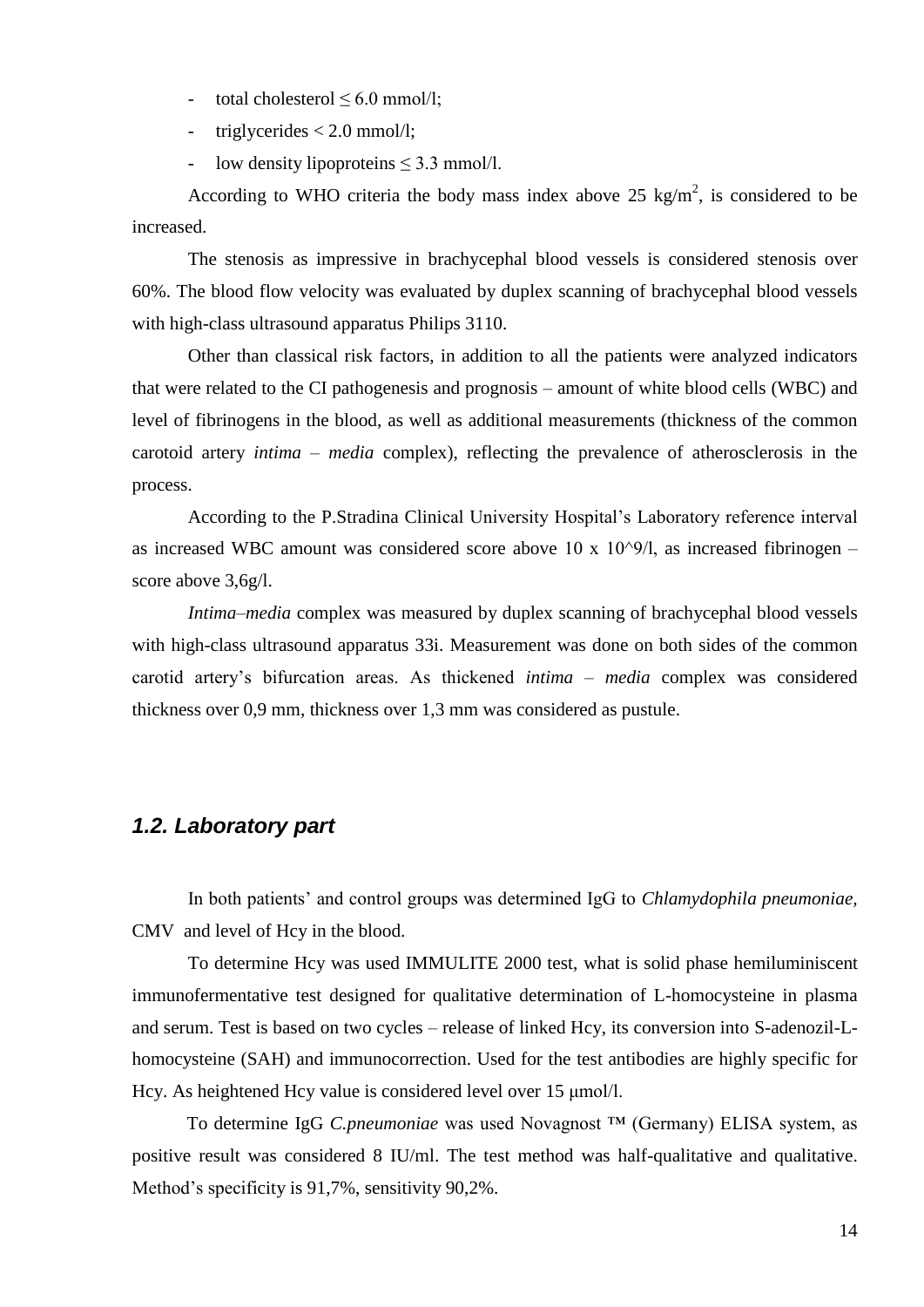To determine IgG cytomegalovirus was used ADALTIS (Italy) ELISA system, for qualitative and quantitative determination of IgG antibodies in plasma and serum. As positive to anti CMV IgG antibodies were considered samples with concentration over 0,5 IU/ml. Sensitivity of the method  $\geq$  98%.

#### *2.3. Data statistical analysis*

Processing and analysis of the obtained data was done at the Rīga Stradiņs University Department of Physics in cooperation with Professor U. Teibe. Data were registered in standard forms from which they were converted into electronic format. Statistical data analysis was done with standard statistical data processing program (SPSS for Windows 16.0; SPSS Inc.), using descriptive and analytical statistical methods. For comparison of the average were used analysis of variance (ANOVA) and t-test. Incidence was expresses as a percentage using multi-factor (or also r x c) incidence tables. Score differences in the indices specific weight were tested with Pirson  $\chi^2$  and Fisher tests in program "Statcalc - exe", but mutual relations between the rates were evaluated using Pirson's correlation module.

Differences were accepted as plausible, if  $\leq 0.05$ .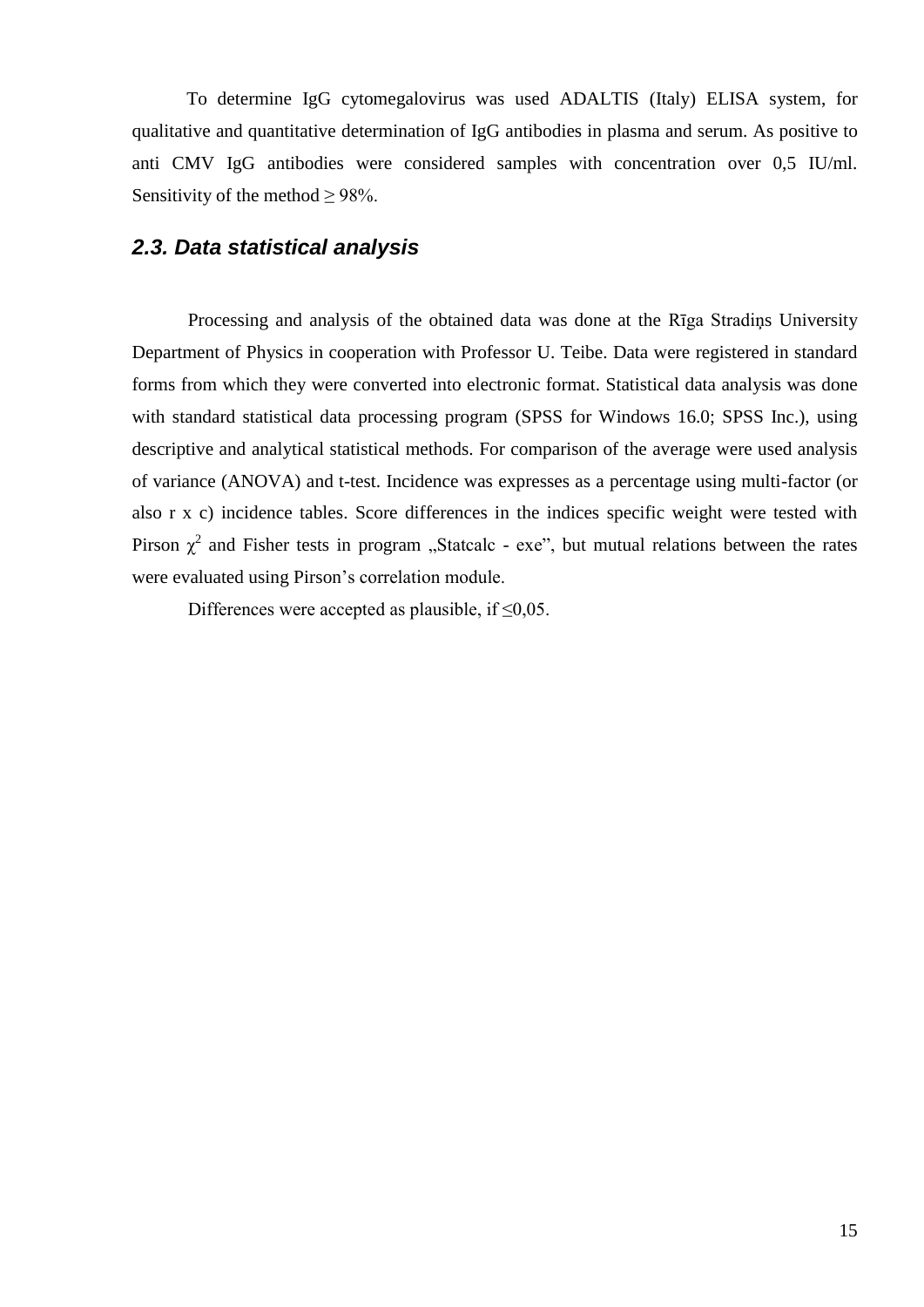# **2. Results and Analysis**

The incidence of CI risk factors in the groups of patients is shown in 4. Figure



4. Figure. **Incidence of stroke risk factors in patients with cerebral infarction**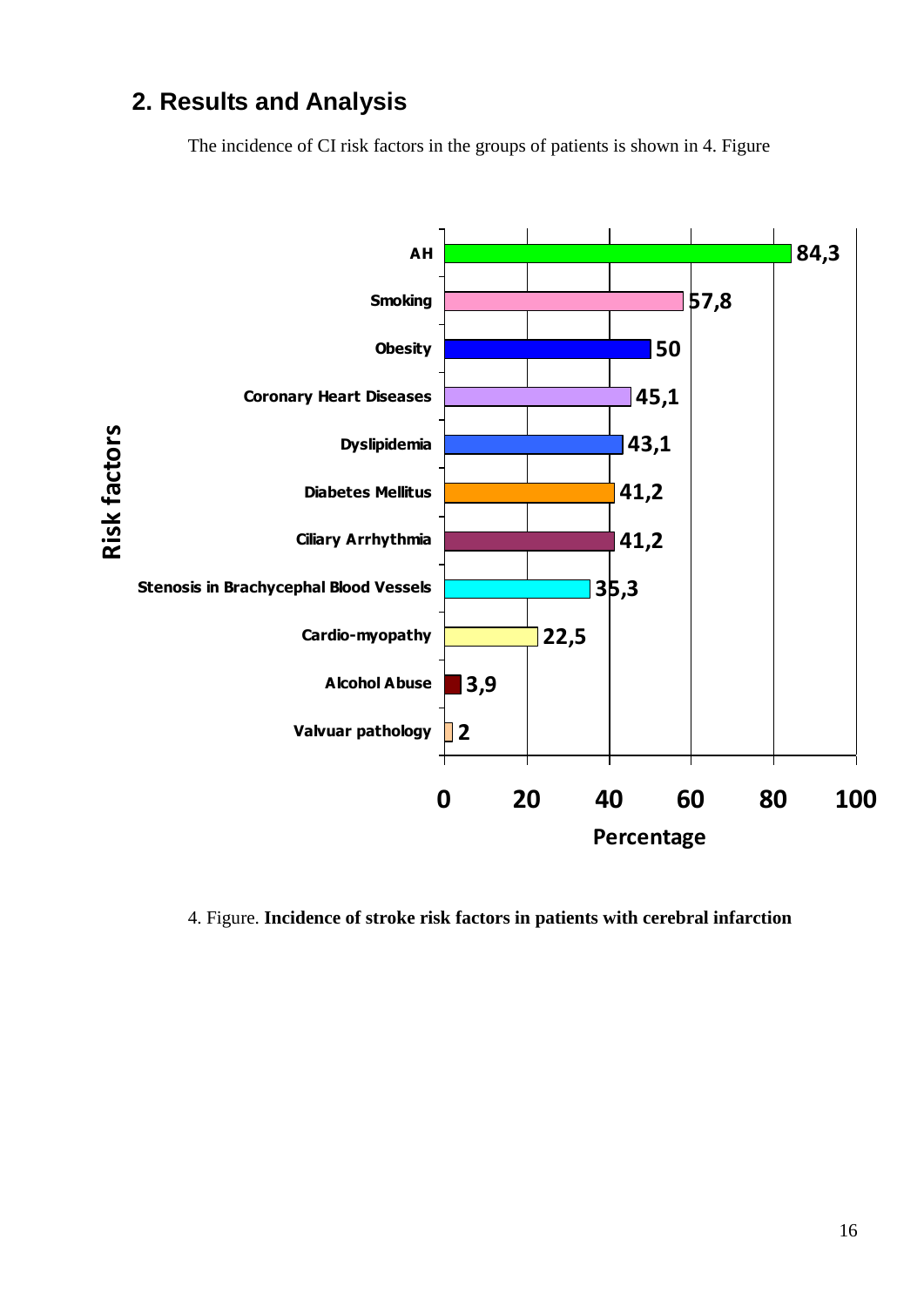Arterial hypertension (AH) as a cause of classic risk factor was present in 86 out of 102 patients (84,3%). Least frequently occurring risk factor – valvuar pathology was found in only 2 patients out of 102.

In the control group was analyzed incidence of the stroke risk factors. As in the patients, most common risk factor was AH. However, the incidence of AH, compared with the patients, was significantly less frequent – in 18 out of 48 participants  $(37.5\%)$ . The second most common risk factor – smoking was found in 7 out of 48 participants (14,6%). The next most common risk factor – dyslipidemia was found in 6 out of 48 participants (12,5%), but increased body mass index – in 5 out of 48 participants (10%). Diabetes mellitus (DM) and relevant stenosis in brachycephal blood vessels – only in 3 out of 48 participants (6%), coronary heart disease and auricle fibrillation – only in 1 out of 48 participants (4%). As a risk factor for any control group member was not identified alcohol abuse and valvuar pathology.

Incidence of leucocytosis and heightened fibrinogene level in patients and in members from control group is shown in 3. Table.

# 3. Table. **Incidence of leucocytosis and heightened fibrinogene level in patients and in members from control group**

|                        | <b>Patients</b> | <b>Control</b> |
|------------------------|-----------------|----------------|
|                        | group           | group          |
| Lecocytosis            | 29 (28%)        | 3(6%)          |
| Heightened fibrinogene | 85 (83%)        | 2(4%)          |
| level                  |                 |                |

In the group of patients, leucocytosis and heightened fibrinogene level was found significantly more often, which partly reflects the pathogenetic mechanisms of CI development.

Thicken *intima-media* complex was found in a majority of patients with CI, and only in a third of the control group participants  $(4. \text{ Table})$ . In addition, relevant stenoses  $(>60\%)$  in the group of patients with thicken *intima-media* complex was found in 35 cases and only in 3 cases in the control group.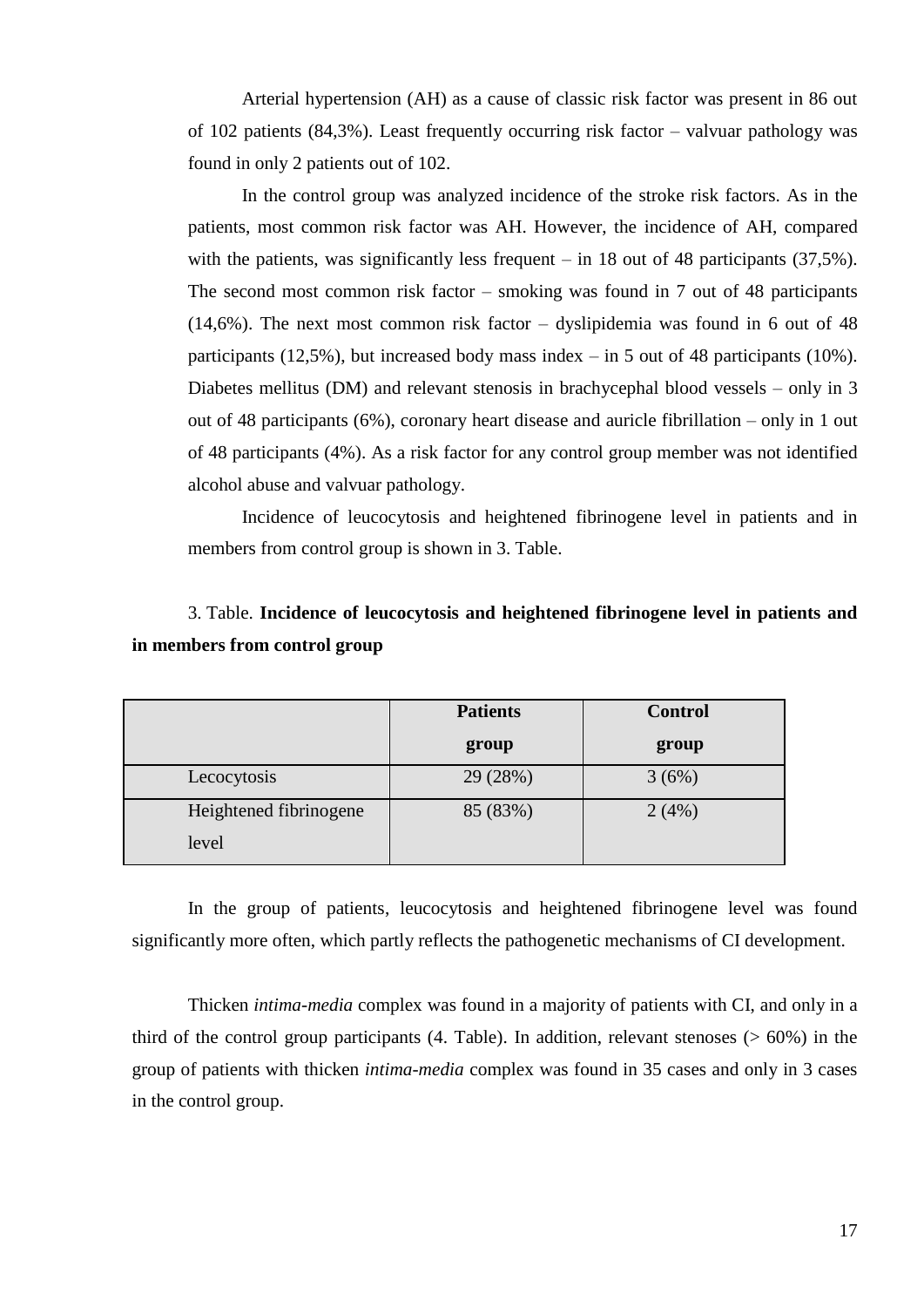#### 4. Table. **Incidence of thicken** *intima-media* **complex in patients and control groups**

|                       | <b>Patients group</b> | <b>Control group</b> |
|-----------------------|-----------------------|----------------------|
|                       | $(n=102)$             | $(n=48)$             |
| Thicken intima- media | 85 (83%)              | 18 (37,5%)           |
| complex               |                       |                      |
|                       |                       |                      |

Analyzing the incidence of risk factors, dyslipidemia was analyzed in details, depending on the type of deviations in lipidogramme. In searching the link between hyperhomocysteine, seroprevalence of microorganisms and risk factors correlation analysis with each subtype of lipoprotein can help to understand the mechanism of action and role of Hcy and infectious agents in the process of atherosclerosis.

The results of distribution is as follows: heightened level of total cholesterol was found in 46 patients, heightened level of triglycerides – in 15 patients, heightened level of low density lipoproteins – in 47 patients.

### **2.1.** *Hyperhomocysteinemia as cerebral infarction risk factor*

#### **2.1.1. Clinical review**

Mean Hcy level in patients ( $N = 102$ ) was  $16.3 \pm 6.8$  µmol/l but in the control group ( $N =$ 48) 12,8  $\pm$ 4,9 µmol/l, which are statistically credibly differed (t = 3,26; p = 0,001).

Hyperhomocysteinemia was found in 58 patients from 102 and in 14 from 48 from the control group participants, respectively 57% and 29%, what according to chi-square test statistically credibly differed ( $\gamma$ <sub>2</sub> = 10,915; df = 2; p = 0,004) (see 5. Figure).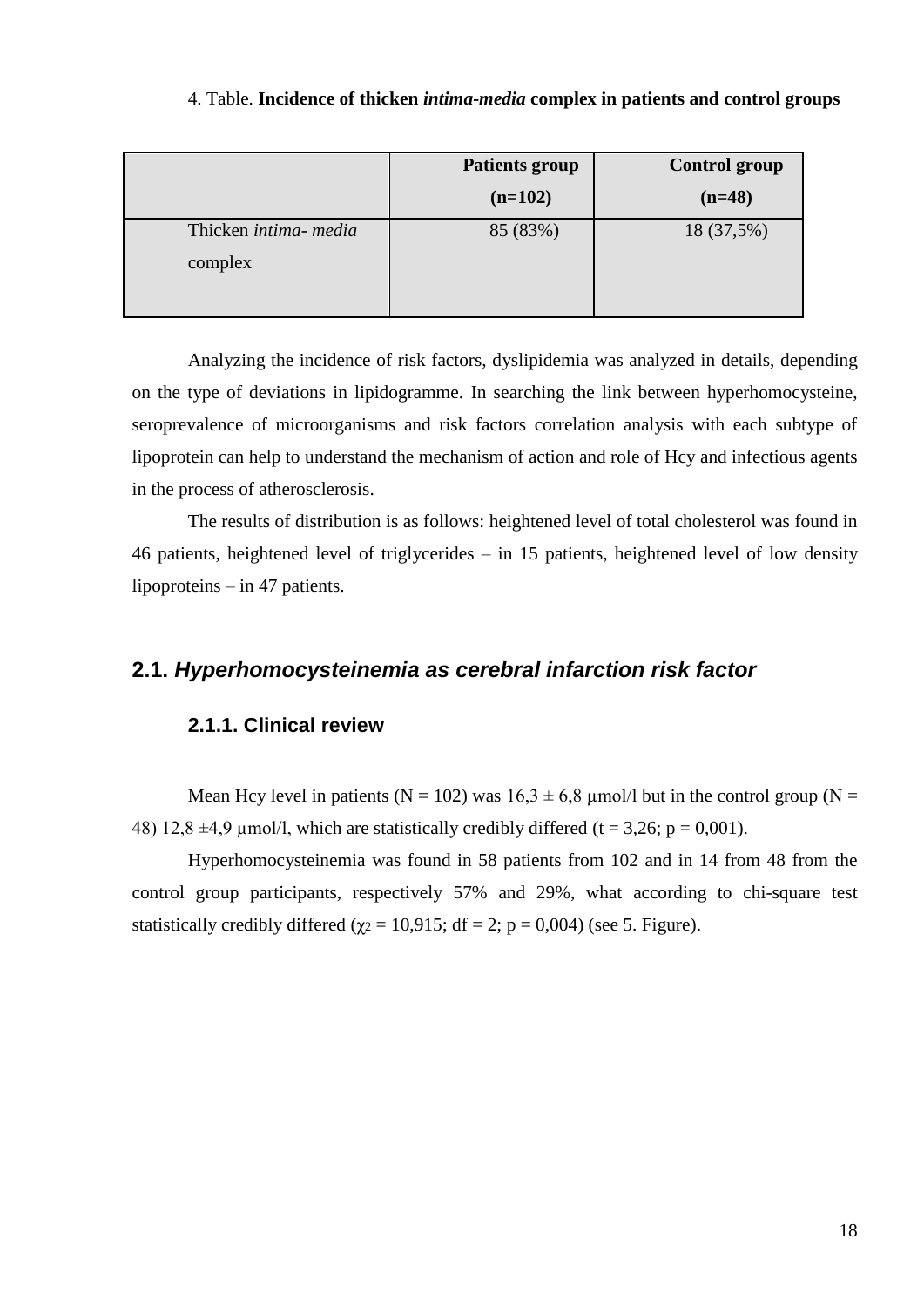

#### 5. Figure. **Incidence of Hyperhomocysteinemia (%) in the patients and control group**

In patients over 60 years of age average Hcy level was higher than in patients up to 60 years of age (see 4. Table), as well in female the average Hcy level was higher than in male ( $p=$ 0.21) (see 5.Table).

|               | Age     | <b>Number of</b> | Average index of | <b>Standard</b> |
|---------------|---------|------------------|------------------|-----------------|
| Homocysteine  | (years) | patients         | homocysteine     | deviation       |
| $(\mu mol/l)$ |         |                  |                  |                 |
|               | <60     | 46               | 14,2             | 5,5             |
|               | $>60$   | 104              | 15,8             | 6,8             |

#### 4. Table. **Level of Homocysteine in different age groups of patients with CI**

#### 5. Table. **Level of Homocysteine in different gender groups of patients with CI**

|               | <b>Gender</b> | Number of | Average index of | <b>Standard</b> |
|---------------|---------------|-----------|------------------|-----------------|
| Homocysteine  |               | patients  | homocysteine     | deviation       |
| $(\mu mol/l)$ | Male          | 87        | 14,5             | 5,7             |
|               | Female        | 63        | 15,7             | 6,4             |

**5**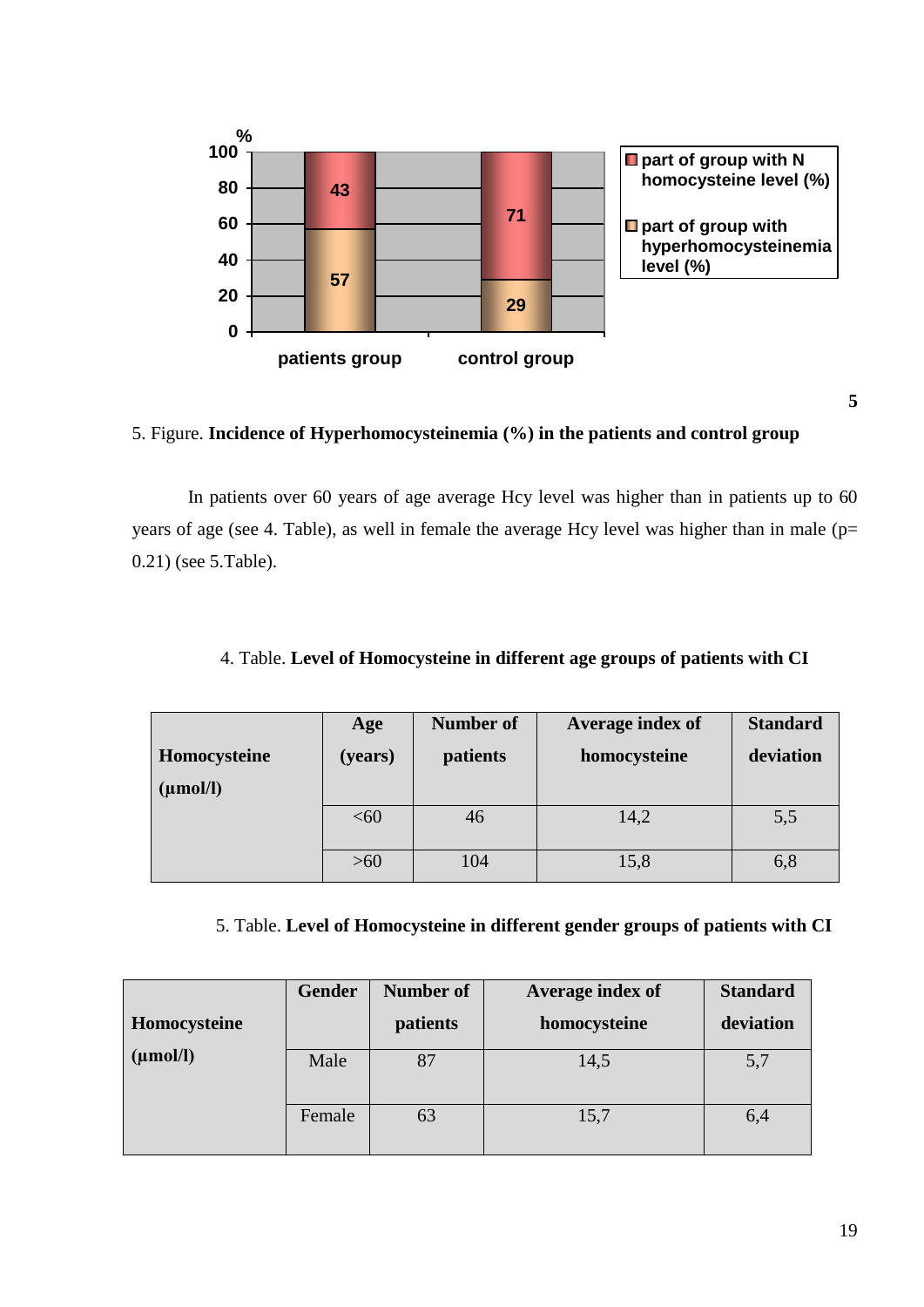Mean Hcy level in patients with atherothrombotic CI was  $17.3 \pm 9$  µmol/l, in patients with cardioembolic CI – 16,1  $\pm$  5,8 µmol/l, inpatients with non-specified genesis CI – 15,4  $\pm$  3,6 umol/l, what according to analysis of variance statistically credibly do not differ ( $F = 3.957$ ; p>0,05) (see 6. Table).

| <b>Cerebral infarction</b> | <b>Number of</b> | Average index of | <b>Standard deviation</b> |
|----------------------------|------------------|------------------|---------------------------|
| subtype                    | patients         | homocysteine     |                           |
| Atherothrombotic           | 36               | 17,3             | 9,0                       |
| Cardioembolic              | 47               | 16,1             | 5,8                       |
| Non-specified              | 19               | 15,4             | 3,6                       |
| genesis                    |                  |                  |                           |

6. Table. **Level of homocysteine depending on CI subtypes** 

# **2.1.2. Incidence of hyperhomocysteine in patients with different subtypes of cerebral infarction**

Analyzing hyperhomocyteinemia in each subgroup, in cases of atherothrombotic genesis CI hyperhomocysteinemia was found in 20 patients from 36, what in comparison to the control group statistically credibly differed ( $\gamma$ <sub>2</sub> = 5,95; p = 0,015), in turn, cardioembolic genesis CI hyperhomocysteinemiz was found in 28 patients from 47, what in comparison to the control group statistically credibly differed ( $\gamma$ <sup>2</sup> = 8,9; p = 0,003), and un-specified genesis CI homocysteinemia was found in 11 patients from 19, what in comparison to the control group statistically credibly differed ( $\chi$ <sup>2</sup> = 4,8; p = 0,028) (see 6. Figure).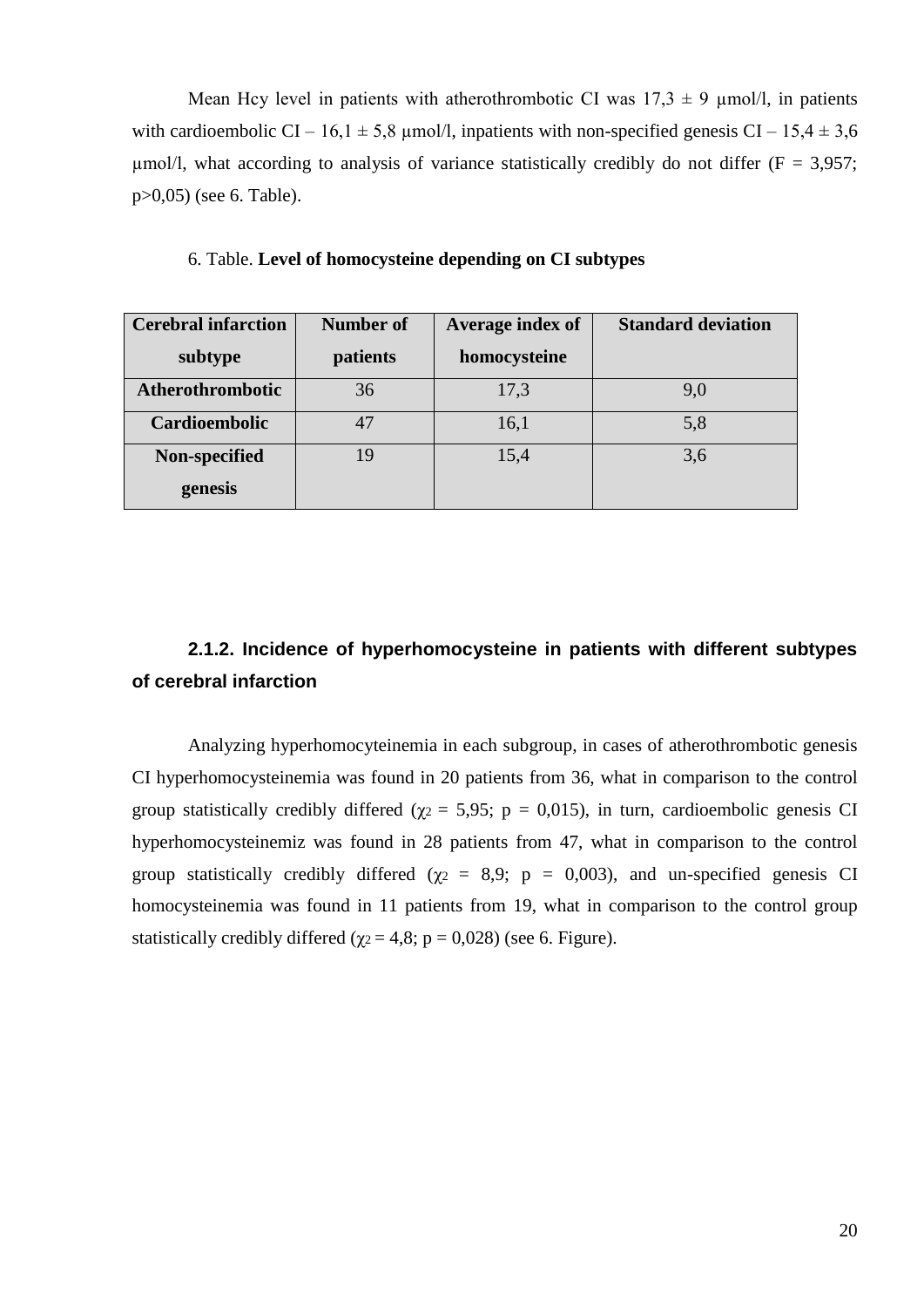

6. Figure. **Incidence of hyperhomocysteinemia in patients with different cerebral infarction subtypes**

#### **2.1.3. Hyperhomocysteinemia and other cerebral infarction risk factors**

Analyzing Hcy in patients with coronary heart diseases (CHD) in anamnesis ( $n = 46$ ) and in patients without (CHD) ( $n = 56$ ), the mean Hcy level was higher in patients with attendant CHD. In patients with CHD also hyperhomocysteinemia was more common than in group without CHD (accordingly 60,9 and 53,9%) (see 7. Table).

7. Table. **Mean level of homocysteine (µmol/l) and incidence of hyperhomocysteinemia in patients with coronary heart disease and without it**

|                       | <b>Patients with CHD</b> | <b>Patients without CHD</b> |       |
|-----------------------|--------------------------|-----------------------------|-------|
|                       | $(n = 46)$               | $(n=56)$                    | p     |
| <b>Mean level of</b>  | $16,7\pm 6,2$            | $14,7\pm6,5$                | 0,082 |
| homocysteine (µmol/l) |                          |                             |       |
| <b>Incidence of</b>   | 28 (60,9%)               | 30(53,6%)                   | 0,46  |
| hyperhomocysteinemia  |                          |                             |       |
| (9/0)                 |                          |                             |       |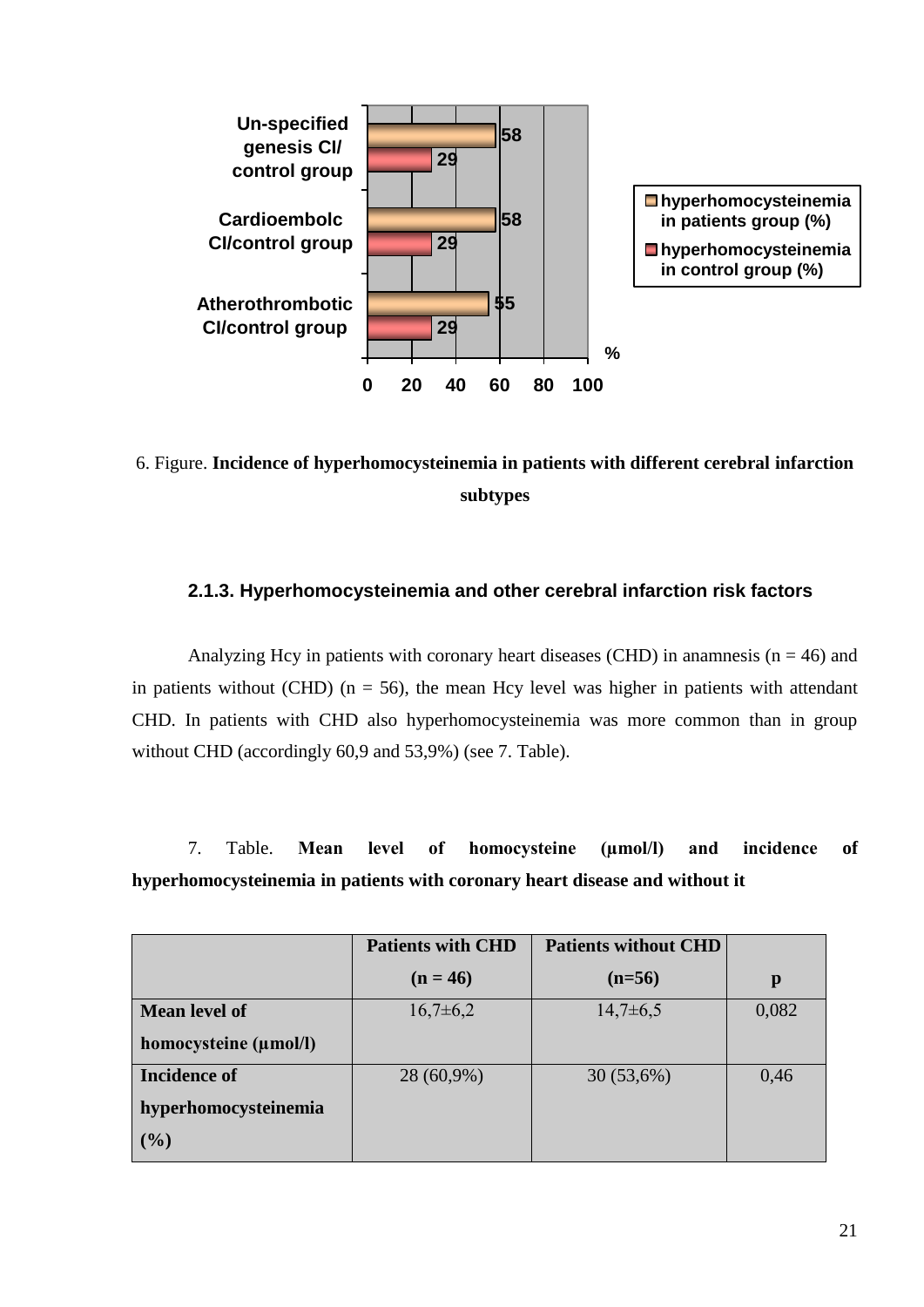Analyzing Hcy in patients with diabetes mellitus (DM) in anamnesis  $(n = 42)$  and in patients without DM ( $n = 60$ ), the mean level of Hcy was higher in patients with attendant diabetes mellitus. In patients with DM homocysteinemia was more incident than in group without DM (accordingly 71,4 and 46,7%) (see 8. Table).

8. Table. **Mean level of homocysteine (µmol/l) and incidence of hyperhomocysteinemia in patients with and without diabetes mellitus**

|                       | <b>Patients with</b> | <b>Patients without</b> |       |
|-----------------------|----------------------|-------------------------|-------|
|                       | $CD$ (n=42)          | $CD$ (n=60)             | p     |
| <b>Mean level of</b>  | $17,5 \pm 7,7$       | $14,4\pm 5,7$           | 0,008 |
| homocysteine (μmol/l) |                      |                         |       |
| Incidence of          | $30(71,4\%)$         | 28 (46,7%)              | 0,01  |
| hyperhomocysteinemia  |                      |                         |       |
| (9/0)                 |                      |                         |       |

Analyzing the hyperhomocysteine and *C. pneumonia* seroprevalences' possible relationship, statistically credible correlation was not found. In the hyperhomocysteine group seroprevalence to *C. pneumonia* was group in 37 patients from 58, but in group with normal level of Hcy – 27 from 44 ( $p = 0.9$ ). For other risk factor results of analysis were similar, without prevalence of incidence of hyperhomocysteinemia and differences in the mean Hcy level between the groups.

DM is the only CI classical risk factor with whom was found statistically credible correlation ( $r = 0.224$ ;  $p = 0.026$ ).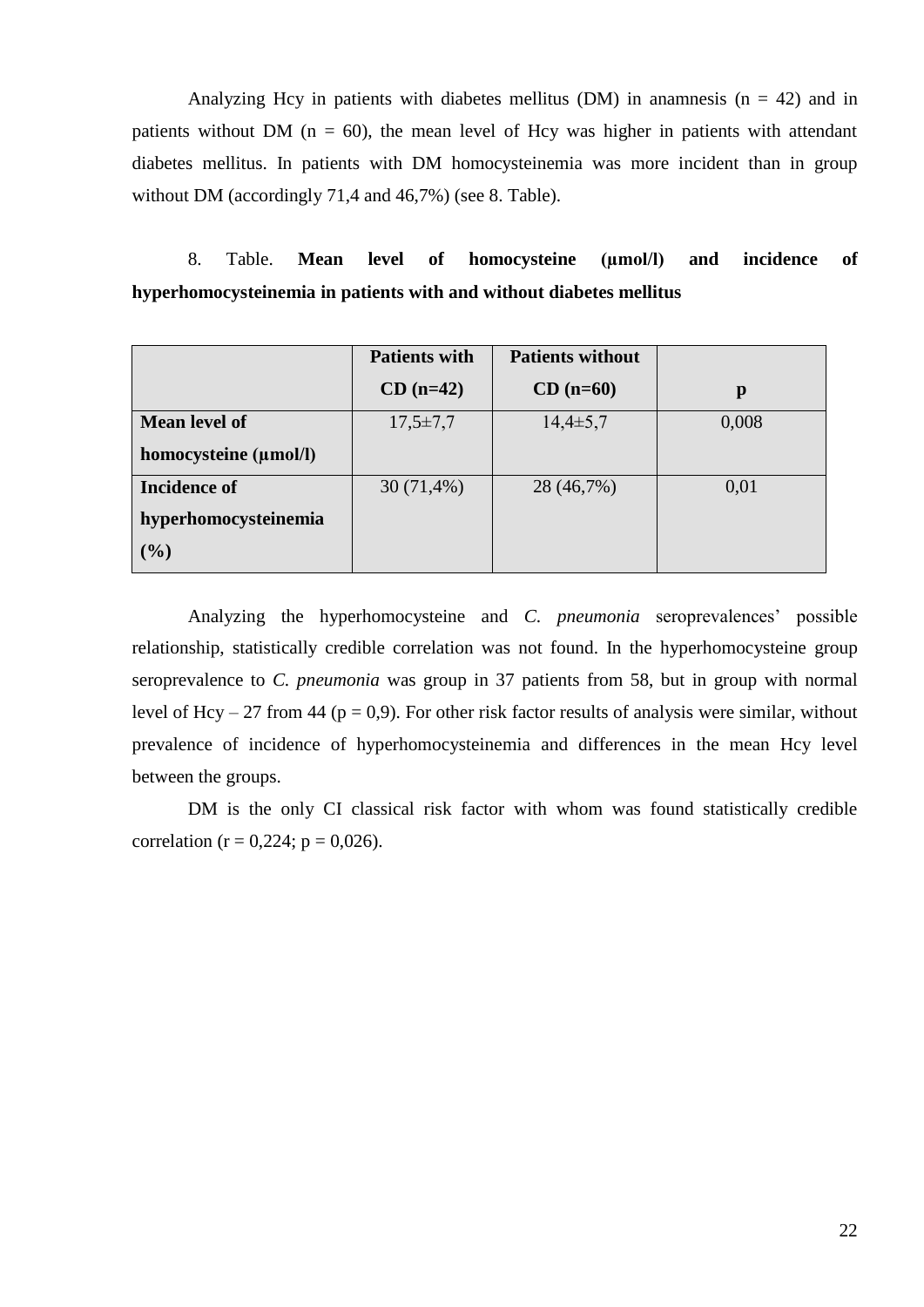# *2.2. Relation of Chlamydophila pneumonia and Citomegalovirus with cerebral infarction*

# **2.2.1. Incidence of IgG to** *Chlamydophila pneumonia* **in patients with cerebral infarction and in control group**

IgG antibodies to *C. pneumonia* were found in 64 patients from 106 (62,7%) and in 17 participants from 48 (35,4%) in the control group. Division of patients in the groups statistically credibly differed ( $\gamma$ <sub>2</sub> = 9,8; df = 1; p = 0,002).

# **2.2.2. Incidence of IgG to** *Chlamydophila pneumonia* **in patients with different subtype of cerebral infarction**

Analyzing seroprevalence of *C. pneumonia* in each subgroup, in case of atherothrombotic genesis CI, positive *C. pneumonia* antibodies were found in 21 patients from 36, which in comparison with the control group statistically credibly differ ( $\chi$ <sup>2</sup> = 4,36; p = 0,037). In the cardioembolic genesis CI group the positive antibodies to *C. pneumonia* were found in 31 patients from 47, which in comparison with the control group also statistically credibly differ ( $\chi$ 2 = 8,86; p = 0,003). Un-specified genesis CI positive antibodies to *C. pneumonia* were found in 12 patients from 19, what in comparison with the control group statistically credibly differ (χ $2 =$ 4,27;  $p = 0.039$  (see 7. Figure).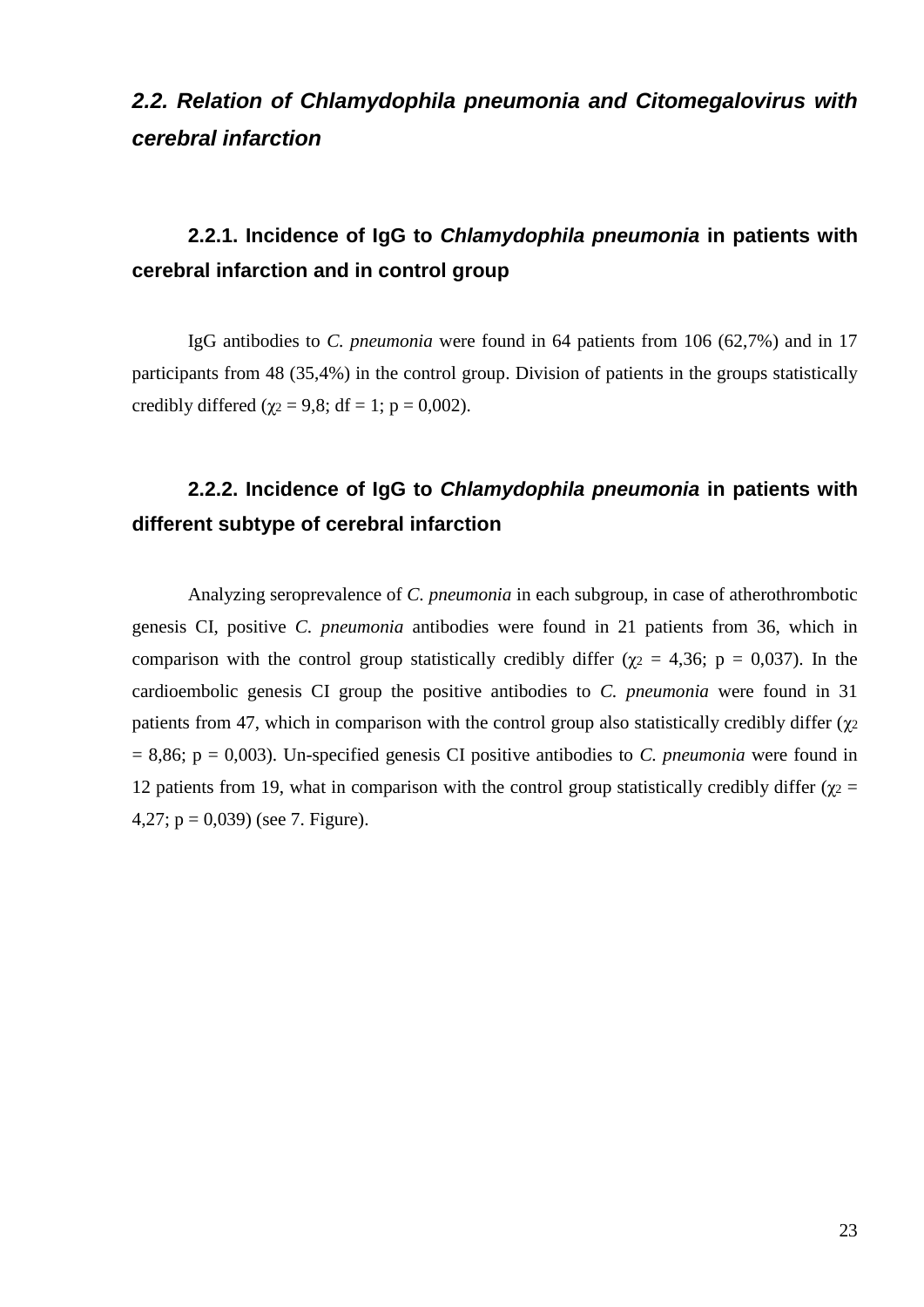

7. Figure. **Incidence of** *C. pneumoniae* **seroprevalence in patients with different subtypes of cerebral infarction**

# **2.2.3. Relation of** *Chlamydophila pneumoniae* **seroprevalenes with cerebral infarction risk factors**

Considering the *C.pneumoniae* atherogenic properties was analyzed profile of lipids in patients with positive antibodies to microorganism.

From 64 patients with IgG to *C.pneumoniae*:

- heightened TH level was found in 33 patients, but in seronegative group of patients (n=38) – in 13 patients (χ2=2,90; p=**0,089**);
- heightened LDL level was found in 35 patients, but in seronegative group of patients (n=38) – in 12 patients (χ2=5,12; p=**0,024**);
- heightened TG level was found in 9 patients, but in seronegative group of patients (n=38) – in 6 patients (χ2=0,06; p=**0,8**) (see 8. Figure).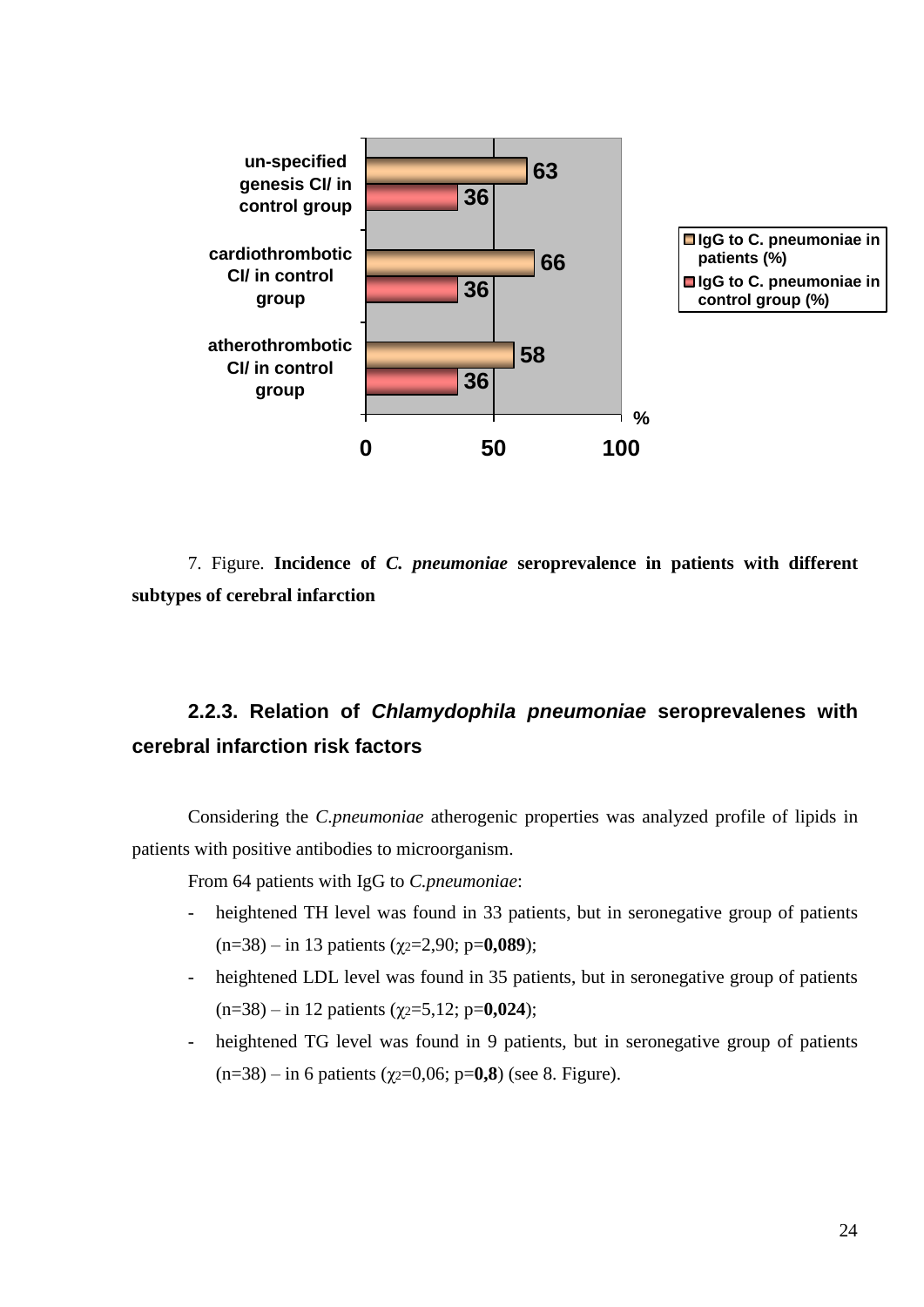

8. Figure. **Lipid profile analysis in patients with IgG to** *C.pneumoniae* **and in seronegative patients** 

Analyzing incidence of IgG to *C. pneumoniae* and its relation with the other risk factors, the differences in statistically credible correlation and in incidence between the groups with or without risk factor were not found.

Also was analyzed possible relation of *C. pneumoniae* seroposivity with leucocytosis, level of the fibrinogen in blood and thickness of *intima-media* complex.

Leucocytosis entering the study was found in 24 patients from 64 with  $+$ "IgG to *C.pneumoniae* and in 5 from 38 with ...<sup>23</sup> IgG ( $\chi^2$  = 6,94; **p** = **0,008**) (see 9. Figure).



# 9. Figure. **Number of patients (%) with and without leucocytosis in the group with IgG to** *C.pneumoniae* **and in the group of seronegative patients**

Heightened level of fibrinogen was found in 56 patients from 64 with IgG to *C. pneumoniae* and in 29 from 38 without IgG  $(\chi^2 = 2.15; \mathbf{p} = 0.14)$  (see 10. Figure).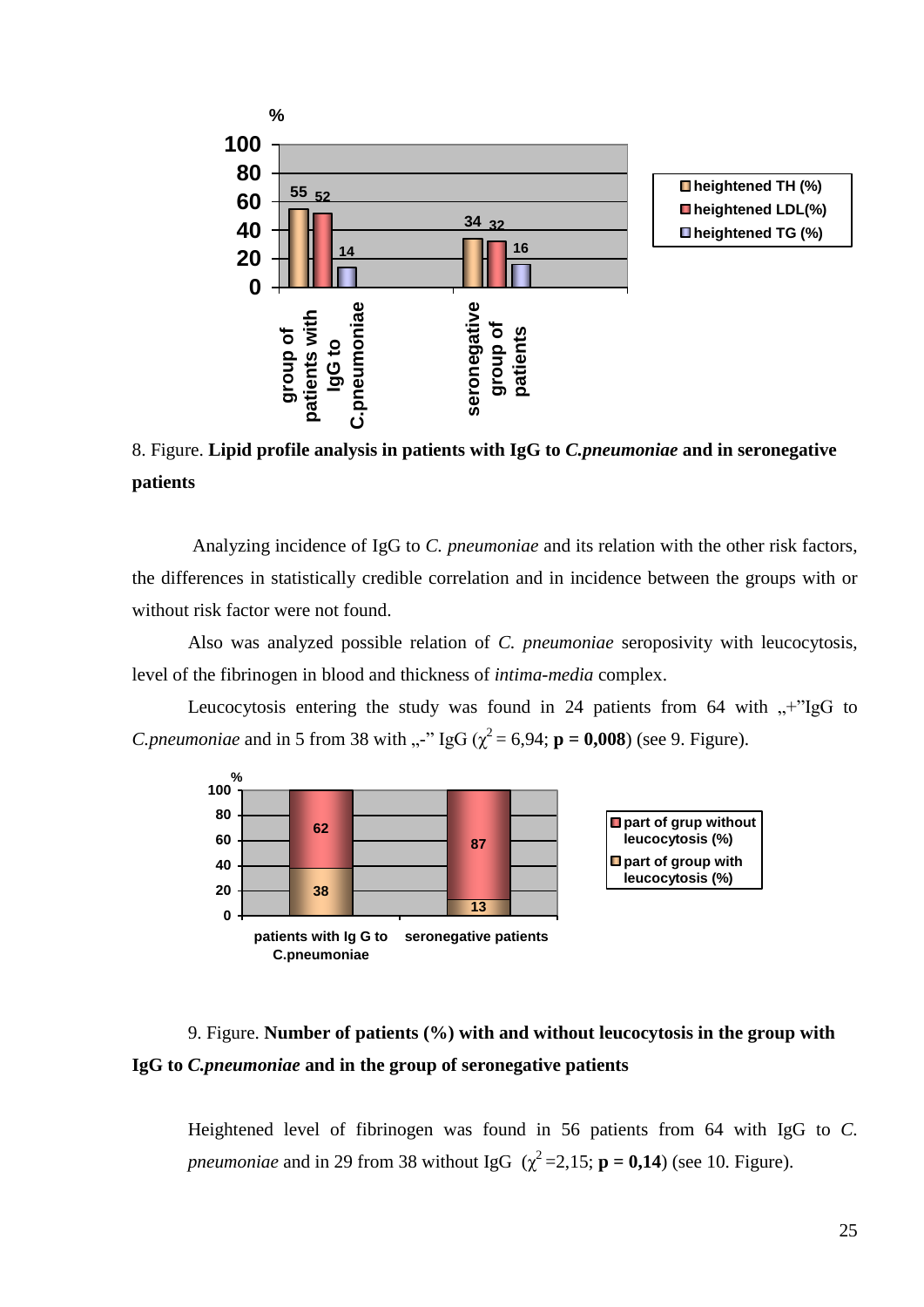

10. Figure. **Number of patients (%) with and without heightened fibrinogen in the group with IgG to** *C. pneumoniae* **and in the group of seronegative patients**

Analyzing a group with IgG antibodies to *C. pneumoniae* statistically credible correlation was found with the indicator of inflammation – leucocytosis ( $r = 0.258$ ;  $p = 0.009$ ), positive antibodies to *Chlamidophila pneumoniae* and LDL (r = 0,221; p = 0,026). Correlation with the other stroke risk factors was not founded.

#### **2.2.4. Incidence of IgG to CMV in patients with cerebral infarction**

IgG antibodies to CMV were found in 97 patients from 102 (95%) and in all members of the control group. The results between these groups statistically credibly did not differ  $(\chi^2 =$  $2,43$ ;  $p = 0,12$ ).

# **2.2.5. Relation of CMV seroprevalence with the other cerebral infarction risk factors**

Analyzing the patients with IgG antibodies to CMV statistically credible correlation was found with the indicator of inflammation – leucocytosis ( $r = 0.282$  p = 0,004), positive antibodies to CMV and CHD ( $r = 0.221$ ;  $p = 0.026$ ). Correlation with the other stroke risk factors was not founded.

Characterization of the patients in groups according to the incidence of stroke risk factors, considering the analyzed risk factors is shown in 11. Figure.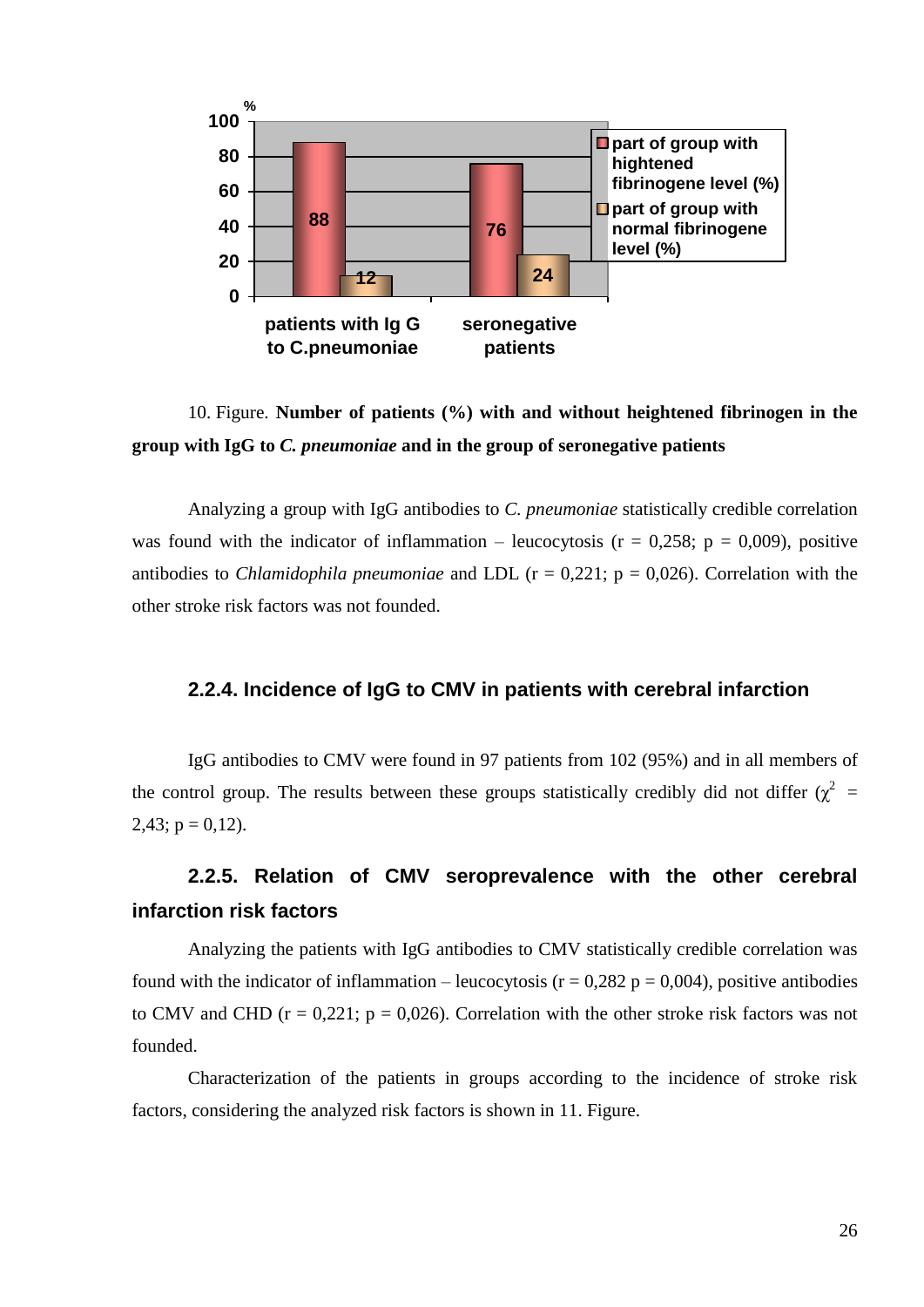# **11. Figure. The incidence of risk factors**

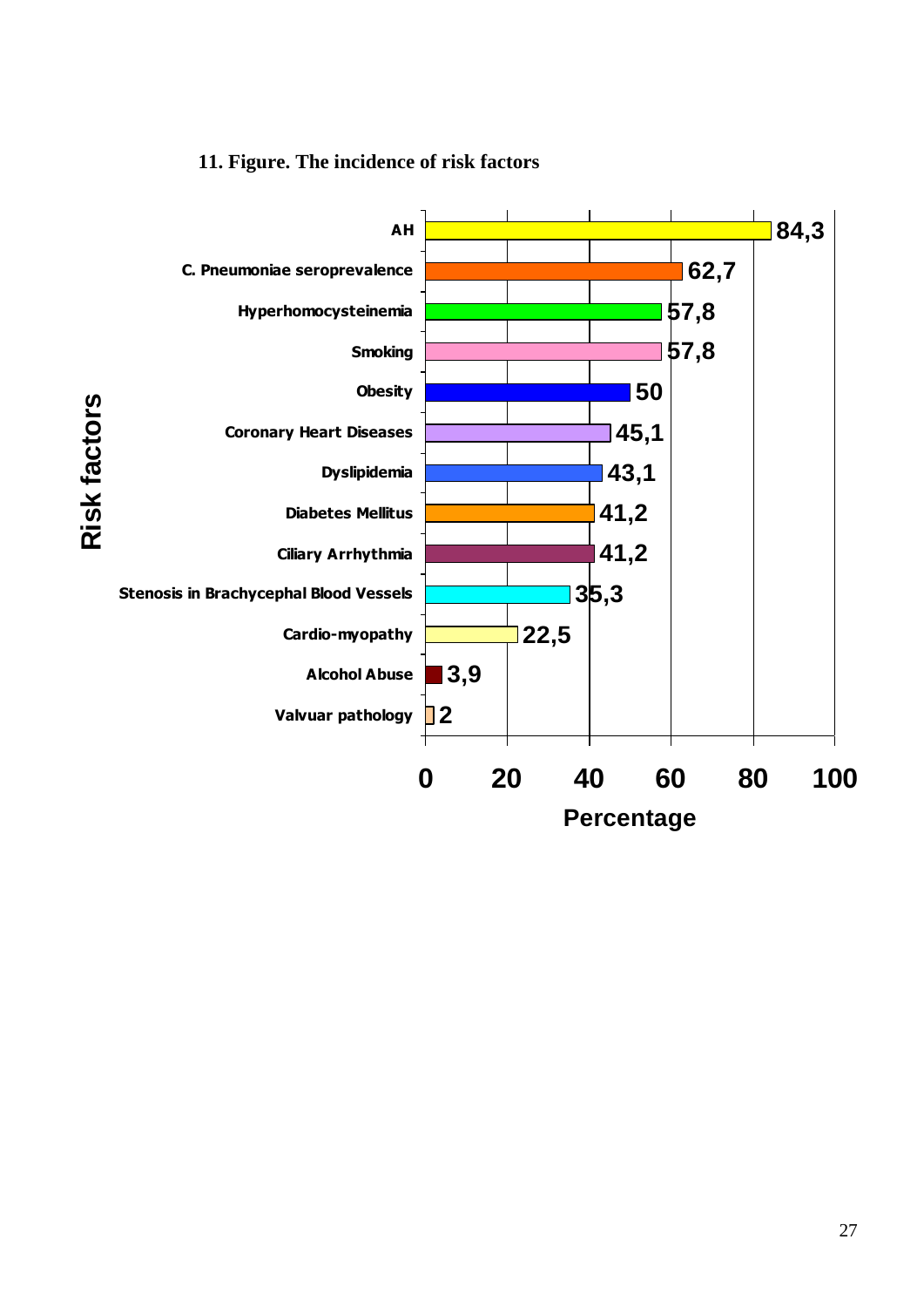### **Discussion**

Aim of the Doctoral Thesis was to study seroprevalence of the hyperhomocysteinemia, *C. pneumoniae* and as relatively new cerebral infarction risk factors, assessing the significance of each factor in the Latvian population. In the study seroprevalence of Hcy, *C pneumoniae* and CMV were examined not only as isolated and independent risk factors, but also was examined the interaction of these factors, as well as interaction with other CI risk factors. In order to improve access to the problem of secondary prevention of the stroke patients important was to determine, which of the above-mentioned risk factors for the CI subtypes (atherothrombotic or cardioembolic) is of more importance.

Hyperhomocysteinemia is one of the relatively new and modified CI risk factors. In the present study average Hcy level was higher in the group of patients compared with the control group ( $p = 0.001$ ). Also incidence of hyperhomocysteinemia was higher in the group of patients  $(p=0.004)$ . Considering that both the results were with statistically credible difference, could come to a conclusion – the study has demonstrated that hyperhomocysteinemia is CI risk factor also for the Latvian inhabitants. In patients older than 60 years Hcy average was higher than in patients at the age to 60 years ( $p=0,17$ ), as well as in female Hcy average was higher than in male ( $p = 0.21$ ).

Analyzing sources of literature where are described epidemiological nature researches related to hyperhomocysteinemia and CI, appeared that the results in various researches widely differ, what mainly is explained by their design and the ethnic features of population. However, most studies (11; 12; 13; 14; 15) show a positive correlation between hyperhomocysteinemia and stroke, which was also confirmed in this work. Age and gender are two factors that affect homocysteine. Deficiency of folates, vitamins B 6, B 12 and deterioration of renal functions in the elderly are the factors that alter Hcy level. With that, in our study, is explained increase of Hcy level in the elderly patients.

It is known that Hcy level grows rapidly in the post-menopausal period, and in women this period is faster than in men. That happens due to the hormonal changes – strongly negative correlation between the levels of estradiol and Hy in women in post-menopausal period (16; 17). Data of our study reflects this fact.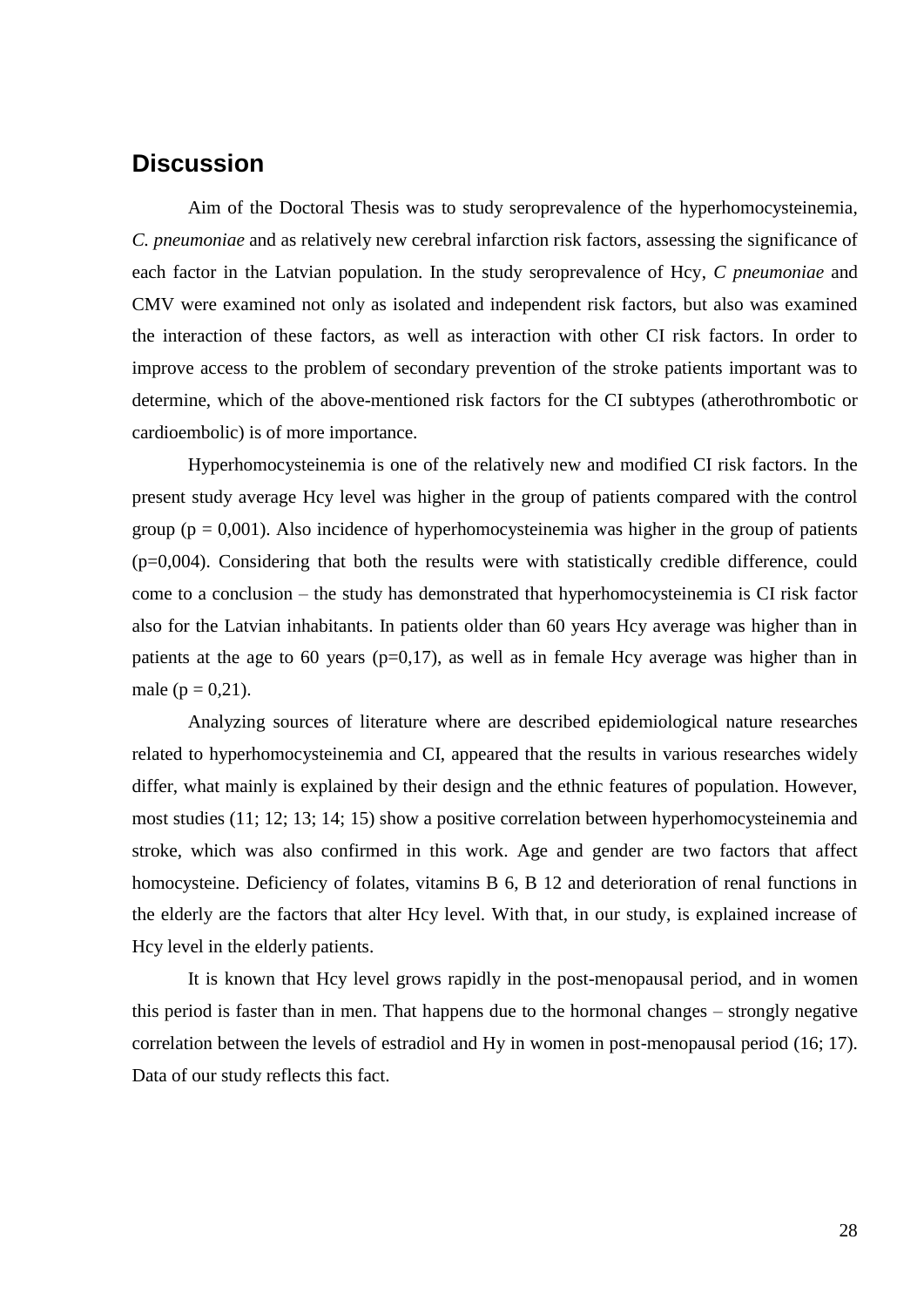Some authors stress that an increased Hey level potentiates athersclerosis directly in the large blood vessels (18; 19; 20; 21) so causing atherothrombotic genesis CI. Other authors take an opposite view that ka hyperhomocysteinemia is an important risk factor directly for cardioembolic stroke (22). In our study incidence of hyperhomocysteinemia is statistically credibly higher in the group of patients, if comparede with the control group, and as well in all CI subtype groups separately. This supports the conclusion that the Hcy is an important risk factor for both atherothrombotic and cardioembolic stroke, which is related to presence of atherosclerosis in most of cardioembolic CI patients. It should be noted that in this study in group with atherothrombotic CI mean Hcy level is higher than in groups with other subtypes. However, the average Hcy rates between CI subtype groups did not differ statistically credibly, what allows to think about the importance of atherothrombosis un atherosclerosis process in all stroke subtypes and confirms effect of hyperhomocysteinemia on the blood coagulation system.

Although the Hcy is defined as an independent stroke risk factor (23; 24), there are severl studies suggesting relation of hyperhomocysteinemia with other vascular risk factors, such as hypertension, diabetes mellitus, smoking, etc. (25; 26). Analyzing the patients with DM and without it, in our study was concluded that the diabetes is the only vascular risk factor for whom has been found statistically credible correlation with hyperhomocysteinemia (p=0,026). In patients with DM the incidence of hyperhomocysteinemia as well as the average of Hcy was higher than in patients without DM. DM is a disease that affects kidney function, is associated with elevated albumin excretion and often combines with pernicious anaemia. All these factors affect the level of Hcy, increasing it. Depending on the stage of the disease, renal function, vitamin status, and diabetes treatment tactic also changes the level of Hcy in the blood. In view of this tactics, it can be concluded that the timely and correct treatment of diabetes helps to protect for more the patient from hyperhomocysteinemia and its progression.

Separately were analyzed patients with hyperhomocysteinemia and CDH, hyperhomocysteinemia and *C.pneumoniae* seroprevalence. In both groups was not stated strong correlation between the risk factors, although the average Hcy level in both CDH group and *C. pneumoniae* group was higher.

From 20 to 40% of the population are smokers, 20% from them regularly abuse alcohol, what influence the vitamin status in the body. Many individuals several times by day use caffeine-containing drinks (e.g., coffee), in the population sufficiently prevalent are gastrointestinal tract, thyroid and kidney diseases. Also should be remembered genetically determined hyperhomocysteinemia, which, depending on gene mutation and ethnic features in the population, could be found in up to 40%.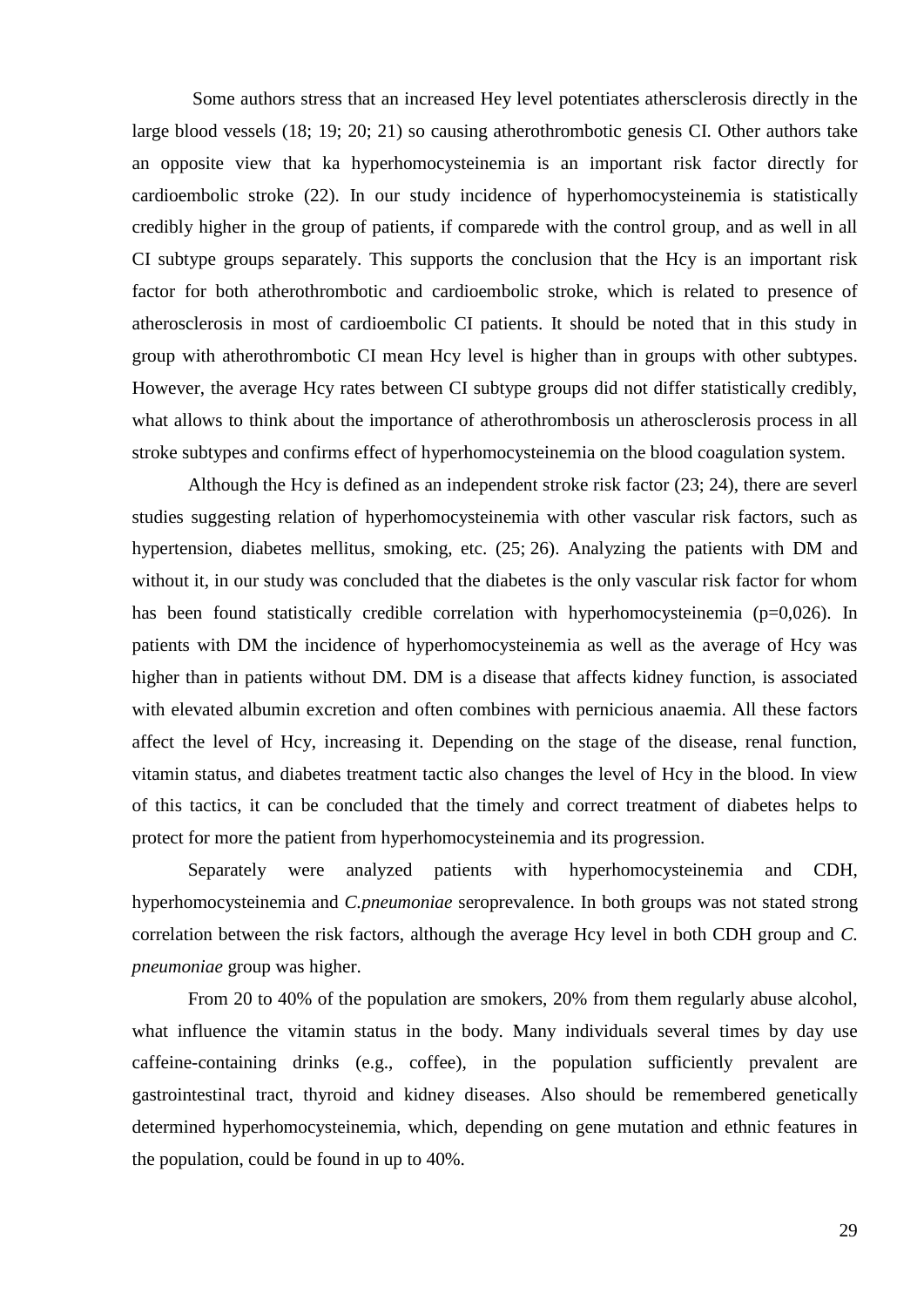Taking into account the above mentioned facts, it can be concluded that each case of hyperhomocysteinemia more likely is multifactorial. Knowledge of the facts, which could potentially affect the Hcy level raising it and making correction in it, should be started with changes in the lifestyle and diet. In some cases lifestyle adjustments and diet is noy sufficiently effective way to achieve normal Hcy level, and should be started drug therapy. In this work was not specified a possible aetiology for each patient but, considering a fact that over 90% of the studied hyperhomocysteinemia patients had mild hyperhomocysteinemia, it can be concluded that increased Hcy level is based on unhealthy lifestyle and vitamin deficiency, which is quite easily adjustable.

 In issued in year 2009 guidelines concerning secondary prevention of I and transitory ischemic attacks, which are based on the American and European guidelines is recommended prescription of multivitamins with adequate dose of vitamin B6 (1,7 mg/ per day), B12 (2,4  $\mu$ g/ per day), folic acid (400 μg / per day) for patients with hyperhomocysteinemia (>10 μmol/l) and had in anamnesis CI or TIL [27]. According to the P. Stradina Clinical University Hospital's data from about 500 patients, who underwent treatment cure in year 2009 at the Neurological clinic with diagnosis – CI, to two was set Hcy level and to another three patients was recommended to determine it ambulatory. None of the patients after having had CI was recommended to use multivitamins for secondary prophylaxis.

Taking into account the national economic situation and the study data, as well as identification of several factors having an influence on Hcy in patients involved in the present study, should be considered prescription of vitamin therapy to all patients after CI, paying special attention to patients with DM and CHD. It should be noted that folic aid and vitamin B containing drugs together with healthy lifestyle is relatively cheap, safe and effective way, as to help to improve results of secondary prevention for stroke patients. (28)

For the first time possible relation between *C.pneumoniae* seroprevalence and stroke was found in year 1988 during the serological research in Finland. Thence already more than 500 articles are devoted to relation of microorganisms with atherosclerosis and stroke. In our study, analyzing *C.pneumoniae* seroprevalence in patients and in control group was found statistically credible difference between the groups. IgG antibodies in the group of patients were met in 62,7%, bet in the control group – only in  $35,4\%$  (p=0,002). In addition, should be noted that the incidence of seroprevalence in each CI subtype group was higher in comparison to the control group. This fact indicates the involvement of atherosclerotic process in each of CI subtypes, as directly with it is connected importance of *C.pneumoniae*. If we compare the results with data in literature, it can be concluded that the incidence in the group of patients comply with other results that are generated in the researches, while showings in the control groups, according to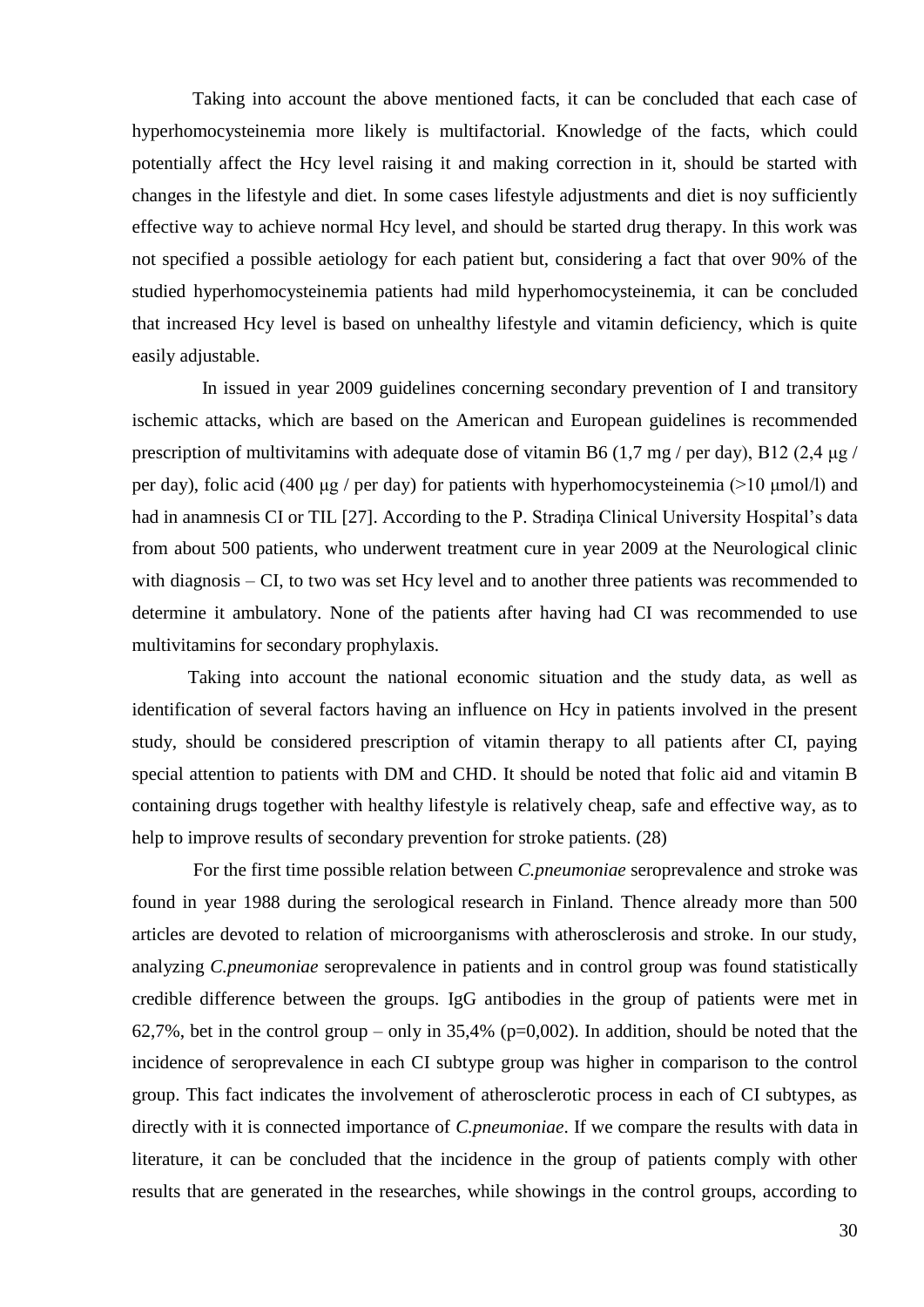sources in literature, vary from 15 to 60%. Such diversity of the results can be explained both with differences in the methods used to determine chlamydia and criteria to select the population, and ethnic characteristics.

In terms of Chlamydia relation to other CI risk factors, a little more emphasis should be put on dyslipidaemia. It is known that lipids are one of the dominant stands in the research of atherosclerosis. Naturally there are a lot of different lipids and fats with their role and importance. It is clear that they are necessary both in the process of the body's cell structure and in maintaining the energy function. From the blood cholesterol to the cells is delivered by LDL, which is used as a transporter. According to the most popular theory, the lipids (LDL) infiltrate arterial wall and penetrate in intima, thereby stimulating the development of atherosclerosis. There are also other theories which declare that the production of lipids in atheroma is a complex process and chlamydias can actively participate in it. As already mentioned, chlamydia is necessarily intracellular microorganism, which no only uses the host's metabolic processes, but also, to survive, requires host's food and lipids. The way in which microorganisms use host's lipids – modification of used substance. A cell infected with chlamydia, LDL no longer fulfills its functions, but changes into chlamydia "maid". *C pneumoniae* blocks the normal cellular metabolism, bringing the cholesterol to Golgi complex. Then cholesterol is used both as a building material for chlamydia vacuoles – elementary particles cell walls, and as a food. Only when the chamydia leaves a cell, used cholesterol offloads, but unfortunately, in the form of cholesterol crystal which can not be used to fulfill cell's required functions.

In the doctoral thesis were analyzed the lipid profile in patients with and without proved IgG antibodies to microorganisms. The results showed that increased LDL level more frequently was found in the *C. pneumoniae* seropositive patients (p=0,024). It leads once again to think about the interaction of risk factors in the human body and the role of lipids in atherosclerotic process.

Correlation of the infection with inflammatory parameters is another interesting question, which need to be discuss more detailed. It is known that there are a number of markers and mediators indicating acute or chronic inflammation process, or body's immune response to it. Several of them (C reactive protein, fibrinogen etc.) have been extensively studied in the atherosclerosis and stroke patients. In the study number of leucocytes and level of fibrinogen were analyzed as the simple routine analyses that are readily available at the clinics already on the Receiving-room stage. Results of the study showed statistically credible IgG antibodies to *C.pneumoniae* correlation with leucocytosis (p=0,008), but negative for chlamydia and fibrinogen correlation (p=0,14). The leucocytes (macrophages and lymphocytes) have an important role in the development process of atherosclerosis. The number of leucocytes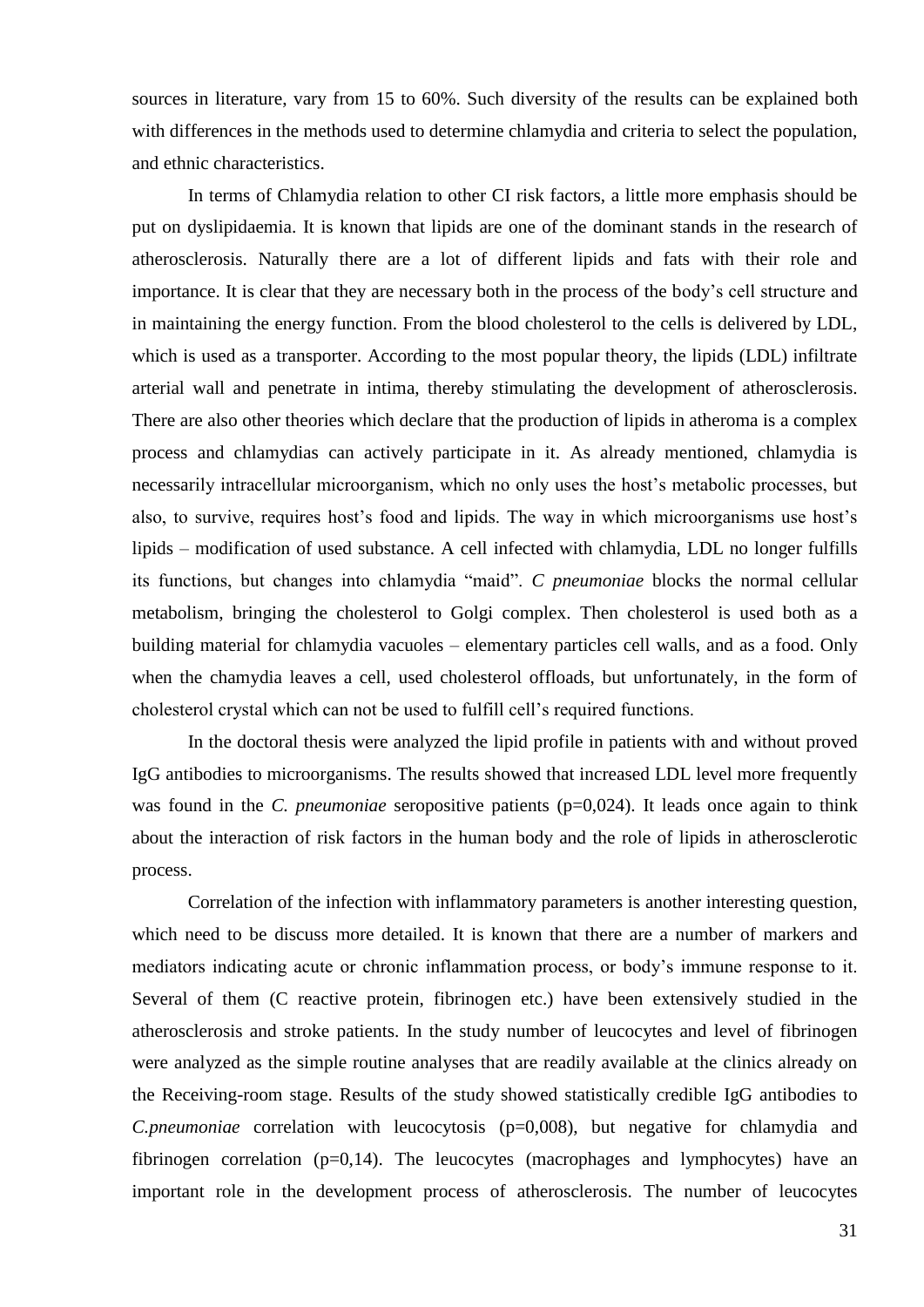correlates with progression of atherosclerosis (29) (30), CHD (31) (32) un stroke (33) (34). The macrophages and T-lymphocytes are visible in atheromas even at the early stage of disease, indicating to the immune reaction as an underlying mechanism in the process of atherosclerosis. Is the chronic infection one of the factors that potentiates atherogenesis and what leucocytosis reflects by? Having regard to the data of our study could be thought about such a mechanism in the group of *C. pneumoniae* seropositive patients.

The heightened level of fibrinogen is an independent CI risk factor. (35) (36) the level of fibrinogen increases after the stroke, and it is attributed with the repeated risk of cerebrovascular accident. It is proved that in patients with CI and accompanying infection the level of fibrinogen is higher than in those with not detected accompanying infection (37).

Cytomegalovirus infection is widespread in the population, thus it can not be considered as a specific risk factor. Literature data on CMV infection and stroke is controversial. There are studies confirming the relation of CMV with CI, but most of the researches emphasize the role of CMV infection only in correlation with other vascular risk factors, noting the correlation with increase in viral antibodies' titre. Similar results were reported in our patients.

In the Doctoral thesis research in 93% of all patients and 100% of the control group subjects were found positive to MV antibodies. Such results indicate that the antibodies to CMV could not be considered as the possible CI risk factor. In literature cytomegalovirus is associated with proliferation of blood vessel smooth muscularity (38) and increased thickness of *intimamedia* complex (39). In the performed research was found correlation between the CMV IgG antibodies and thickness of *intima-media* complex (r=0.221, p=0.026). Literature data about the role of cytomegalovirus in combination with other risk factors, such as coronary heart disease (40) and leucocytosis (41), was also confirmed in our work. In the study was found connection between the IgG antibodies to and leucocytosis ( $p = 0.004$ ), coronary heart diseases ( $p = 0.022$ ).

Modern research is still unable to give an unequivocal answer about the role of infection in the aetiology of stroke. Exist luck of researches involving a large number of patients, also there are no consensus on the study design and criteria for selecting the patients and control group. CI classification criteria is not unified in all studies. Serious matter is choice of the laboratory diagnostic methods used for the identification of microorganisms and determination of the presence of infection.

Health of the population, rational usage of the state budget and human's life quality  $$ issues which actuality requires to press on searching an effective stroke's problem settlement. However, must be resolved several problems to confirm the infection's theory and its role in the etiology of stroke. Each new study is another step that can help to put together a complex mosaic of challenges and find answers to the given questions.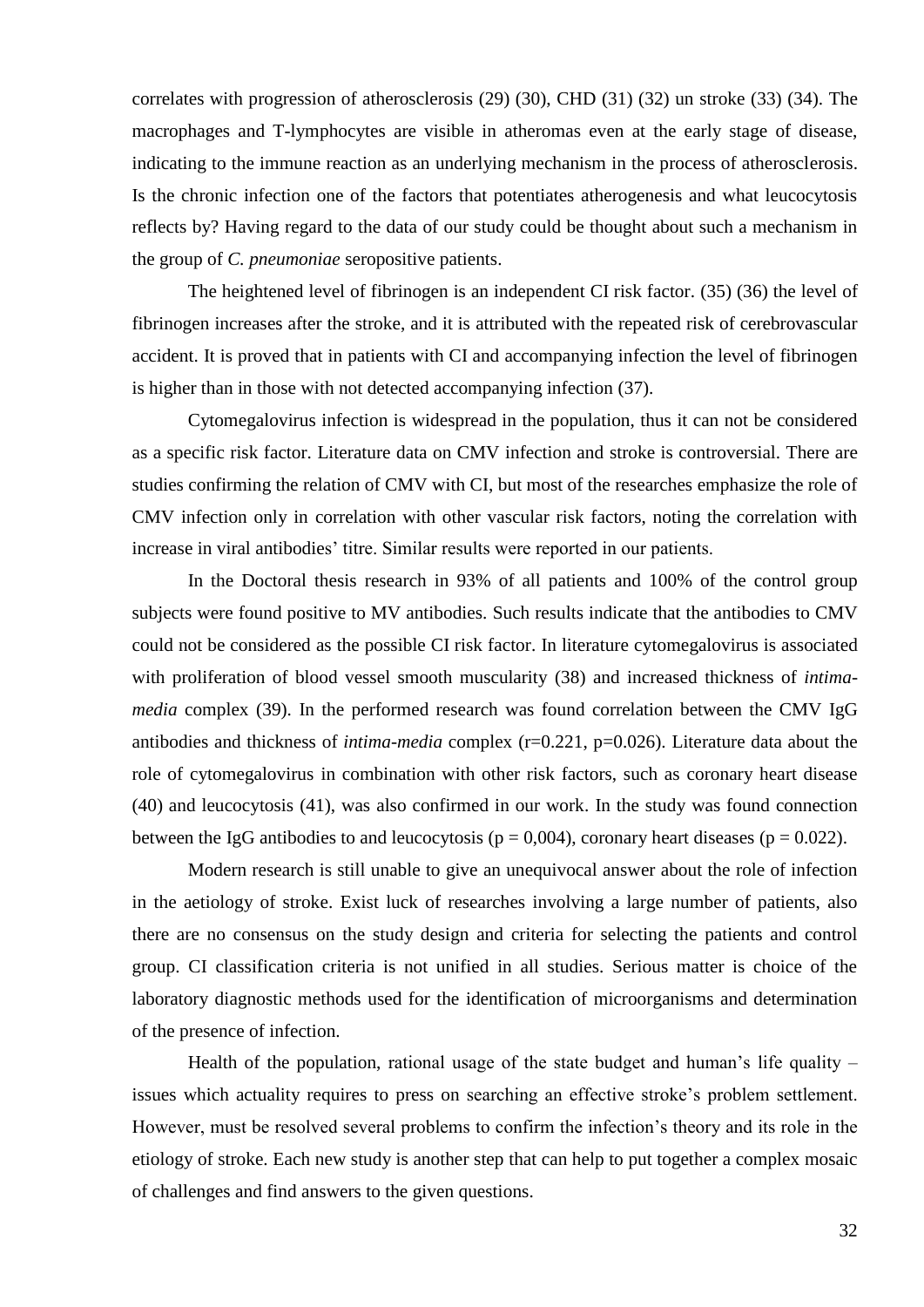In the course of this study we have been able to confirm the role of hyperhomocysteinemia in the CI development process in the Latvian population, which are comparable to similar studies in other European countries and in the world, drawing conclusions. In the chapter concerning the seropositivity of microorganisms the obtained data concerning the seroprevalence make possible to compare the status of population with the results of similar studies in other countries, and is a serious ground for continuation of the study related with *Chlamydophila pneumonia* demonstration in native preparations, which is an expensive and laborious process.

# **Conclusions**

.

1. Hyperhomocyteinemia is an important risk factor for atherotrombotic, cardioembolic and unspecified genesis cerebral infarction subtypes.

Correlation of the hyperhomocysteinemia with the diabetes mellitus suggests it as a disease which affects the level of homocysteine.

2. Incidence of *C.pneumoniae* seroprevalence is higher in the groups of patients with cerebral infarction, which confirms its role in the pathogenesis of stroke for all subtypes of cerebral infarction.

Correlation of *C.pneumoniae* with dyslipidemia (increased level of low-density lipoproteins) and amount of leukocytes specifies the atherogenic properties of microorganism.

3. No difference was showed in the analysis of the incidence of IgG to CMV neither in patients nor in control groups.

4. Hcy determination can be recommended as a routine examination for patients with cerebral infarction and diabetes mellitus.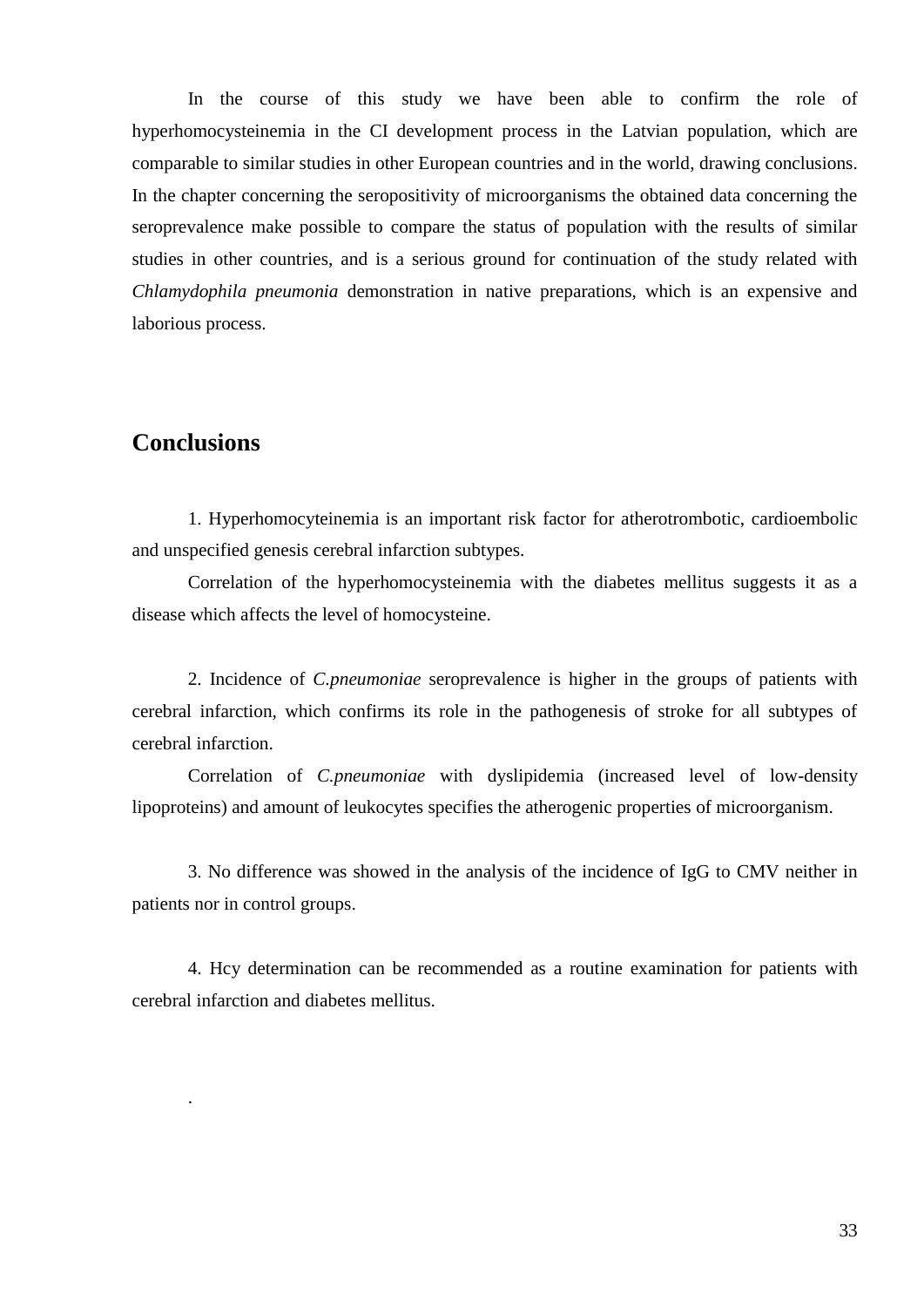# **Practical Recommendations**

1. Detection of Hcy level can improve the prognostic value of "classical" stroke developmental risk factors.

2. Correction of hyperhomocysteinemia and other risk factors of stroke can redice the risk of cerebral infarction.

3. Determination of *C. Pneumoniae* seroprevalence in the patient's goup with high risk of cerebral infarction can help in selection of optimal prophylactic treatment (with a preference to anti - Chlamydia medication).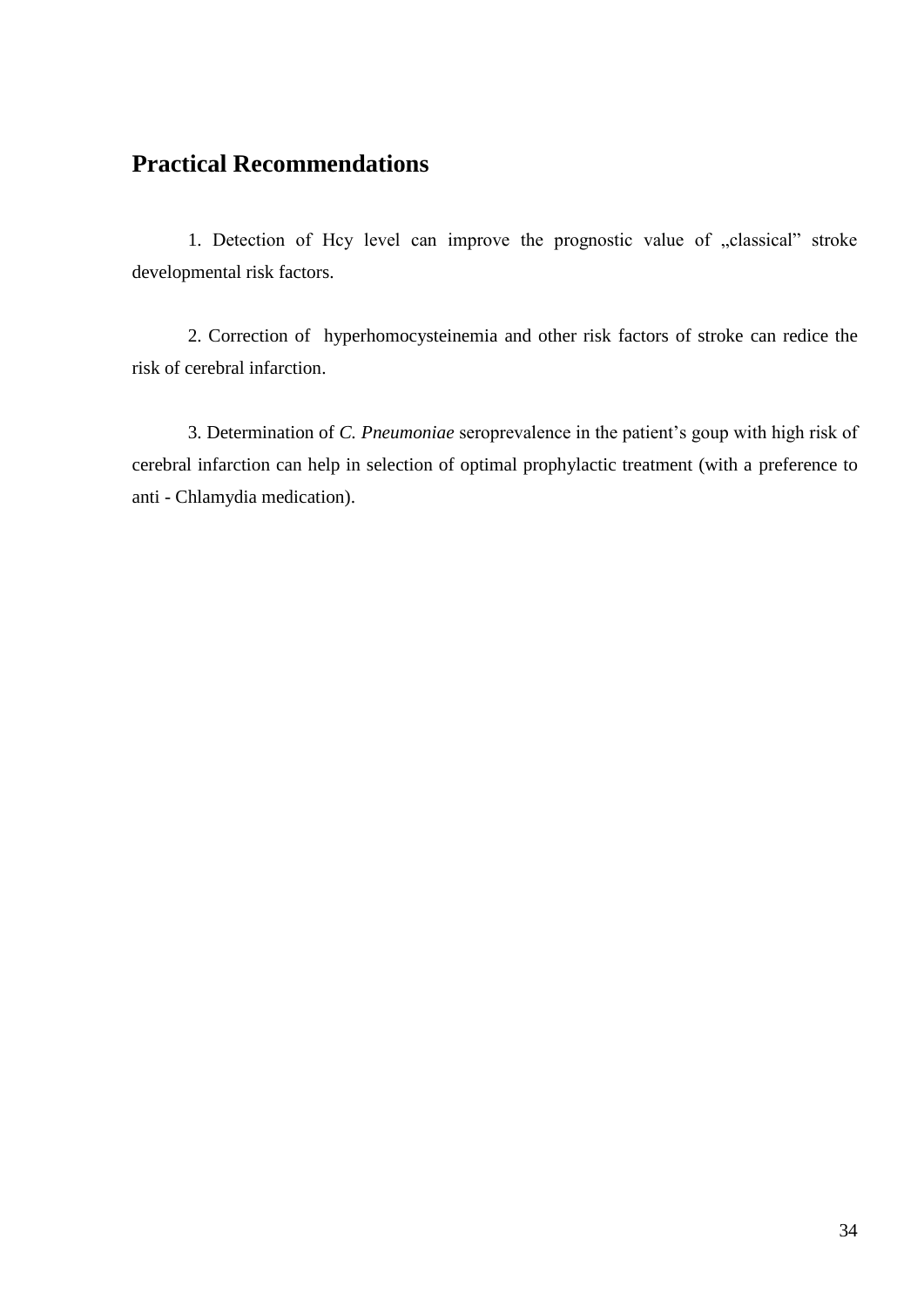### **List of literature**

1. Murray CJL, Lopez AD: Global mortality, disability and the contribution of risk factors: Global burden of disease study. Lancet 1997.-349:1436- 1442 p.

2. Lopez AD, Mathers CD, Ezzati M, Jamison DT, Murray CJ: Global and regional burden of disease and risk factors, 2001: systematic analysis of population health data. Lancet 2006; 367:1747-1757.

3. Sandercock PA, Warlow CP, Jones LN, Starkey IR. Predisposing factors for cerebral infarction: the Oxfordshire community stroke project. Br. Med. J. 1989.- 298:75-80p.

4. Bamford J, Sandercock P, Dennis M, Burn J, Warlow C. Classification and natural history of clinically identifiable subtype of cerebral infarction. Lancet 1991.- 337:1521-6p.

5. Schulz UG, Rothwell PM. Differences in vascular risk factors between etiological subtypes of ischemic stroke: importance of population – based studies. Stroke 2003.- 34:2052-9p.

6. Alfthan G. et al. Relation of serum homocysteine and lipoprotein concentrations of atherosclerotic disease in prospective Finnish population based study. Atherosclerosis 1994.-106:9-19p.

7. Verhoef P et al. A prospective study of plasma homocysteine and risk of ischemic stroke. Stroke 1994.- 25:1924-30p.

8. Libby P, Egan D, Skarlatos S: Roles of infectious agent in atherosclerosis and restenosis: an assessment of the evidence and need for future research. *Circulation* 1997.- 96:4095-4103p.

9. Sarti C, Rastenyte D, Cepaitis Z, Tuomilehto J: International trends in mortality from Stroke, 1968 – 1994. 2000.- 31:1588-1601p.

10. E. Miglane, G. Eniņa, B. Tilgale. Risk factors and some clinical factors in various subtypes of cerebral infarction. Atherosclerosis Supplements, 2004.-5/4:35p.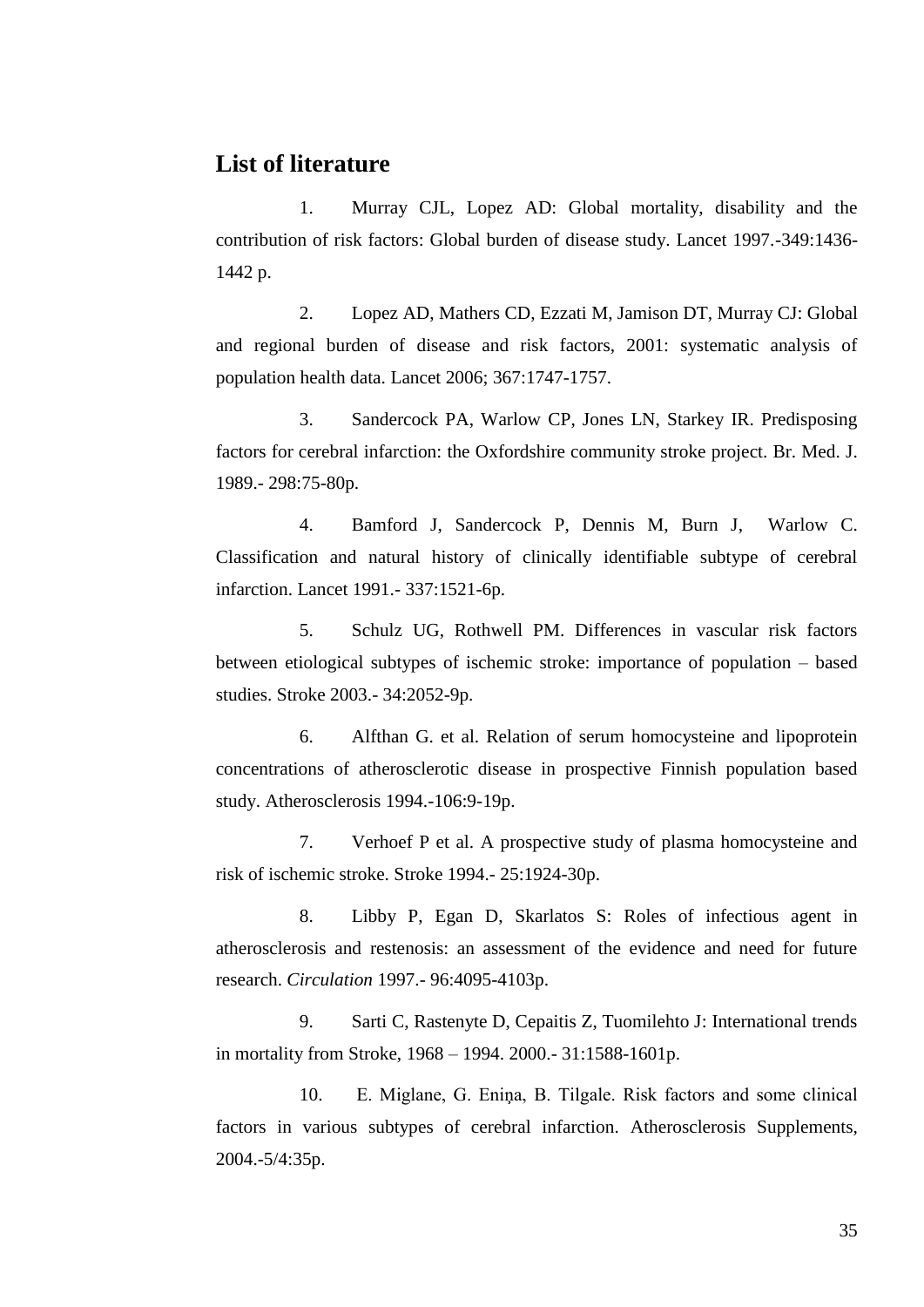11. Bostom AG, Rosenberg IH, Silbershatz H, et al: Nonfasting plazma total homocysteine levels and stroke incidence in elderly persons: The Flamingham Study. Ann Intern Med. 1999.-131:352p.

12. Bots ML, Launer LJ, Lindemans J,et al: Homocysteine and shortterm risk of myocardial infarction and stroke in the elderly: the Rotterdam Study. Arch Intern Med. 1999.- 159:38p.

13. Perry IJ. et al. Prospective study of serum total homocysteine concentration and risk of stroke in middle-aged British men. Lancet 1995.-346:1395- 8p.

14. Ridker PM et al. Homocysteine and risk of cardiovascular disease among postmenopausal women. JAMA 1999.-281:1817-21p.

15. Aronow WS et al. Increased plasma homocysteine i san independent predictor of new atherotrombotic bramin infarction in older persons. Am J Cardiology 2000.-86:585-6p.

16. Bush D et al. Estrogen emplacement reverses endothelial dysfunction in postmenopausal women. Am J Med 1998;104:552-558

17. Giri S et al. Oral estrogen improves serum lipids, homocysteine and fibrinolysis in elderly men. Atherosclerosis1998; 137:359-366

18. Yoo, J.H., Chung, C.S. & Kang, S.S. Relation of plasma homocysteine to cerebral infarction and cerebral atherosclerosis. *Stroke*, 1998; 29, 2478-2483.

19. Spence, J.D., Malinow, M.R., Barnett, P.A., Marian, A.J., Freeman, D. & Hegele, R.A. Plasma homocysteine concentration, but not MTHFR genotype, is associated with variation in carotid plaque area. *Stroke*, 1999; 30, 969-973.

20. Pezzini, A., Grassi, M., Del Zotto, E., Assanelli, D., Archetti, S., Negrini, R., Caimi, L. & Padovani, A. Interaction of homocysteine and conventional predisposing factors on risk of ischemic stroke in young people: consistency in phenotype-disease analysis and genotype-disease analysis. *J. Neurol. Neurosurg. Psychiatry*, 2006; 77, 1150-1156.

21. Yokote, H., Shiraishi, A., Shintani, S. & Shiigai, T. Acute multiple brain infarction in large-artery atherosclerosis is associated with hyperhomocysteinemia. *Acta Neurol. Scand*., 2007; 116, 243-247.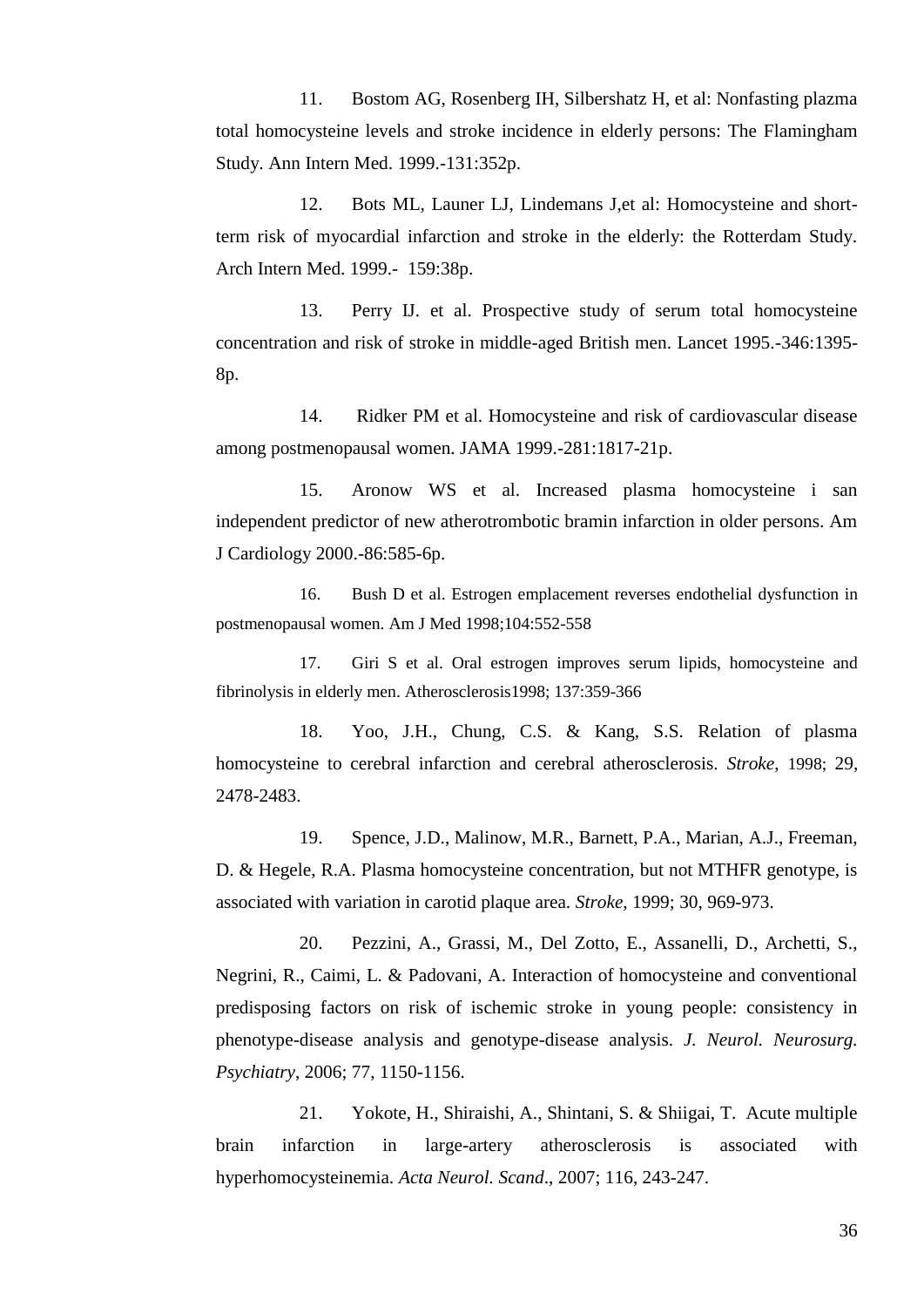22. Nida Tascilar et.al.: Hyperhomocysteinemia as an Independent Risk Factor for Cardioembolic Stroke in the Turkish Population. The Tohoku J. Exp. Med.2009; 218, 293-300

23. Stehouwer CD, Weijenberg MP, Vanden BerghM. Serum homocysteine and risk of coronary heart disease and cerebrovascular disease in elderly parsons. *Arterioscler Thromb Vascul Biol.* 1998; 18: 1895–1901.

24. Adunsky A, Weitzman A, Fleissig Y. The relation of plasma total homocysteine levels to prevent cardiovascular disease in older patients with ischemic stroke. *Ageing (Milano)* 2000; 12: 48–52.

25. Munishi MN, Stone A, Fink L.Hyperhomocysteinemia following a methionine load in patients with non-insulin dependent diabetes mellitus and macrovascular disease. *Metabolism* 1996; 45: 133–135.

26. Adunsky A, Weitzman A, Fleissig Y. The relation of plasma total homocysteine levels to prevent cardiovascular disease in older patients with ischemic stroke. *Ageing (Milano)* 2000; 12: 48–52.

27. G. Eniņa, A. Millers, B. Tilgale. Cerebrāla infarkta un transitoras išēmiskas lēkmes sekundārās profilakses vadlinijas. 2009; 50.

28. Walds DS et al. Homocysteine and cardiovascular disease: evidence on causality from a meta-analysis BMJ 2002; 325:1202-1212.

29. Elkind MS, Cheng J, Boden-Albala B, Paik MC, Sacco RL. Elevated white blood cell count and carotid plaque thickness: the Northern Manhattan Stroke Study. *Stroke.* 2001; 32: 842–849

30. Salonen R, Salonen JT. Progression of carotid atherosclerosis and its determinants: a population-based ultrasonography study. *Atherosclerosis.* 1990;  $81: 33-40.$ 

31. Yarnell JWG, Baker IA, Sweetnam PM, et al. Fibrinogen, viscosity, and white blood cell count are major risk factors for ischemic heart disease. *Circulation.* 1991; 83: 836–844

32. Kannel WB, Anderson K, Wilson PW. White blood cell count and cardiovascular disease: insights from the Framingham Study. *JAMA.* 1992; 267: 1253–1256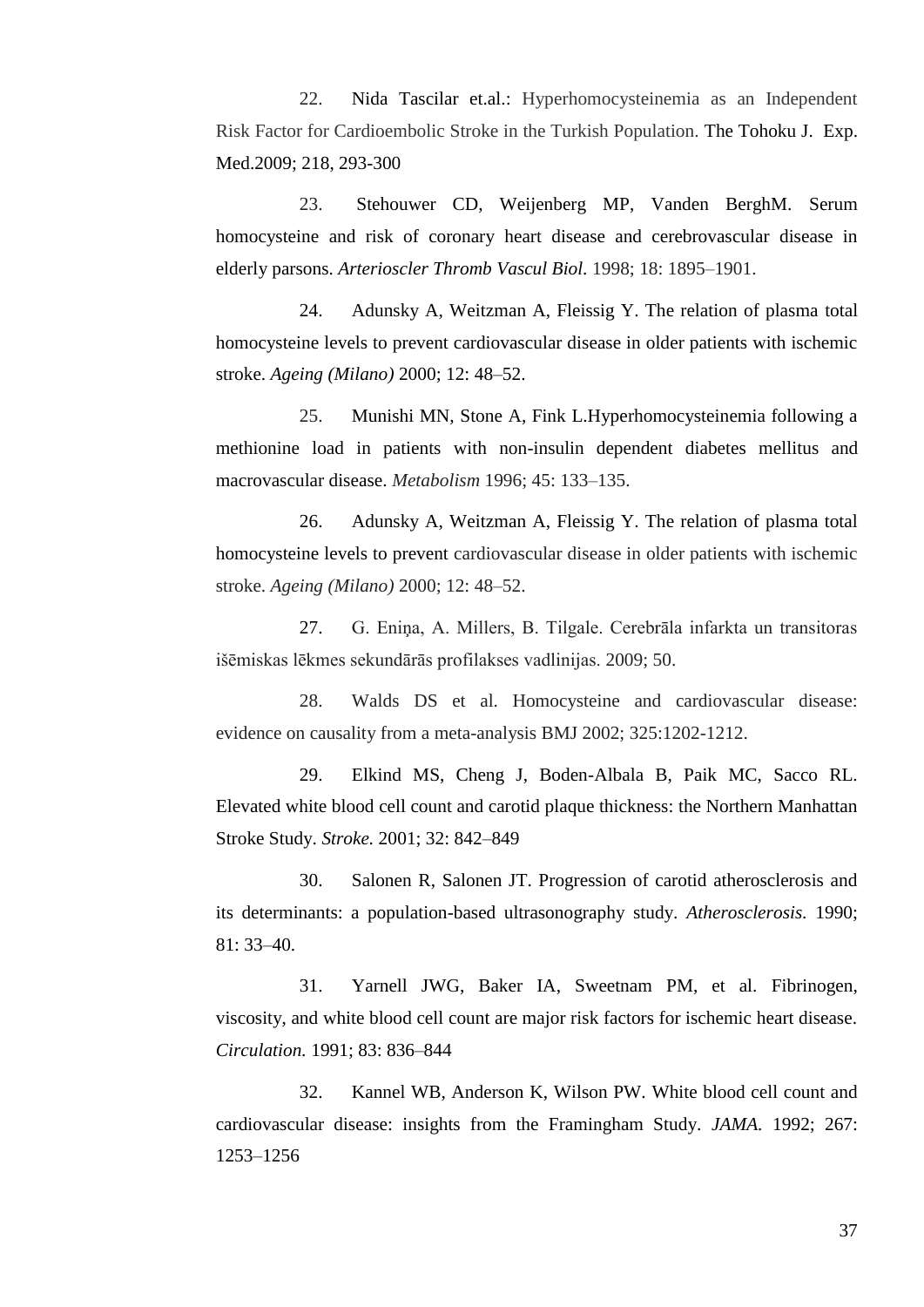33. Grau AJ, Boddy AW, Dukovic DA, Buggle F, Lichy C, Brandt T, Hacke W; CAPRIE Investigators. Leukocyte count as an independent predictor of recurrent ischemic events. *Stroke.* 2004; 35: 1147–1152

34. Prentice RL, Szatrowski TP, Kato H, Mason MW. Leukocyte counts and cerebrovascular disease. *J Chronic Dis.* 1982; 35: 703–714.

35. Yarnell Jwg, Baker IA, Sweernam PM, et al: Fibrinogen, viscosity, and white blood cell count are major risk factor for ischemic heart disease. Circulation 83:836,1991

36. Qizilbash N; Fibrinogen and cerebrovascular disease. Eur Heart J 16 (Suppl A):42,1995

37. Americo SF et al: Immunohematologic characteristic of infectionassociated cerebral infarction. Stroke 22:1004, 1991

38. Epstein, SE., Zhou, YF., Zhu, J. Infection and atherosclerosis: emerging mechanistic paradigms. *Circulation*, 1999; 100, 20–28.

39. Nieto, FJ., Adam, E., Sorlie, P., Farzadegan, H., Melnick, JL., Comstock, GW., Szklo, M. Cohort study of cytomegalovirus infection as a risk factor for carotid intimal-medial thickening, a measure of subclinical atherosclerosis. *Circulation*.1996; 94, 922–927

40. Amarenco, P., Cohen, A., Tzourio, C *et al*. Atherosclerosis disease of the aortic arch and the risk of ischemic stroke. *New Eng.l J. Med.*, 1994; 331, 1474- 1479.

41. Grau, AJ., Weimar, C., Buggle, F., et al. (2001) Risk factors, outcome, and treatment in subtypes of ischemic stroke: the German stroke data bank. *Stroke*2001; 32, 2559-2566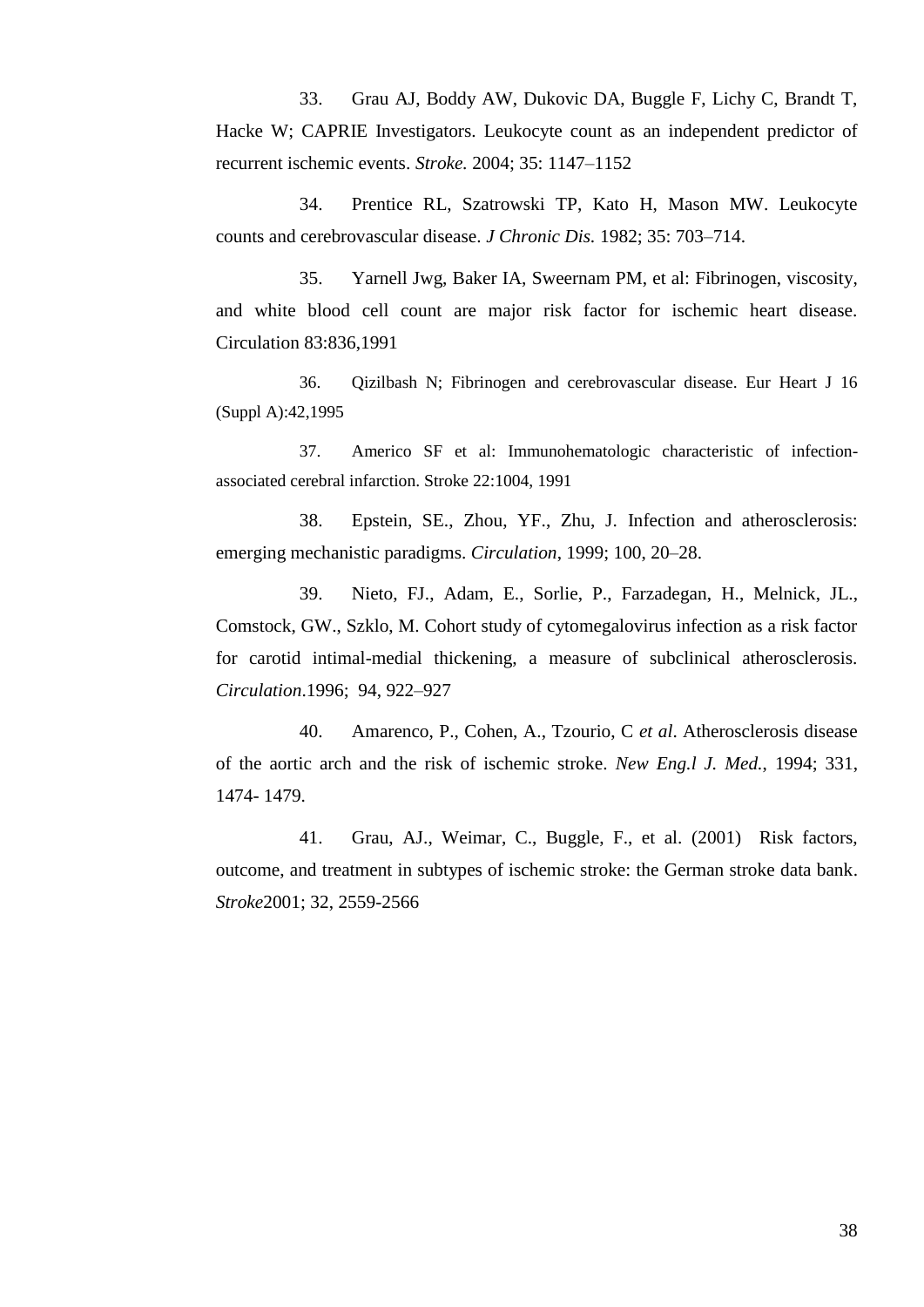# **Publications**

#### **Articles in peer-reviewed journals:**

- 1. **V Ķēniņa**, P. Auce, Z. Priede, A. Millers, E. Smeltere. Homocysteine, Atherothrombosis, and Stroke. Seminars in Neurology 2009, 3 (41) p139-143
- 2. **V. Ķēniņa**, P.Auce, Z. Priede, I. Irbe, L. Vainšteina, E. Smeltere, A. Millers. (2010) Cytomegalovirus chronic infection as a risk factor for stroke: a prospective study. Proceedings of the Latvian Academy of Sciences. Section B. Natural, Exact, and Applied Sciences. 64:3, 133-136
- 3. **V. Ķēniņa**, P. Auce, Z. Priede, L. Vainšteine, I. Irbe, A Millers. Hyperhomocysteinemia as a Risk Factor for Stroke: a Prospective Study. // Collection of Scientific Papers.- RSU, Riga, 2010.- p.79 – 82.
- 4. **V. Ķēniņa**, Z. Priede, P. Auce, N. Sūna, A. Millers. Carotid artery stenosis correlation with hyperhomocysteinemia in stroke patient group: a prospective study.//Acta Chirurgica Latviensis 2010, (10/2) p-39-41
- 5. Z. Priede, **V. Ķēniņa**, E. Miglāne, A. Millers,E. Pūcīte, M. Radziņa S-100 proteīns kā cerebrāla infarkta plašuma un iznākuma prognostisks marķieris// Collection of Scientific Papers.- RSU, Riga, 2011. **Accepted** for publication

#### **Co-author of the Monograph:**

1. **V. Ķēniņa,** O. Sabeļņikovs, A. Millers "Neirointensīvās terapijas principi akūta cerebrāla infarkta gadījumā" sadaļa grāmatai "Klīniskā anestezioloģija un intensīvā terapija" edited by I. Vanags and A. Sondore. Riga, National publishers, 2008, 1039.-1047.p.

#### **Abstracts & Posters at the International Congresses:**

- 1 L. Vainšteine, A. Millers, E. Smeltere, **V. Ķēniņa**, Z. Priede, I. Irbe. hyperhomocysteinemia as a risk factor of stroke.// 6th Baltic Congress of Neurology 2009, Abstracts, **Poster,** Vilnius, 2009:45
- 2. P. Auce, A. Millers, E. Smeltere ,L. Vainšteine, E. Smeltere, **V. Ķēniņa**, I.Irbe. C. Pneumoniae chronic infection as a risk factor of stroke//6th Baltic Congress of Neurology 2009, Abstracts**, Poster,** Vilnius, 2009:45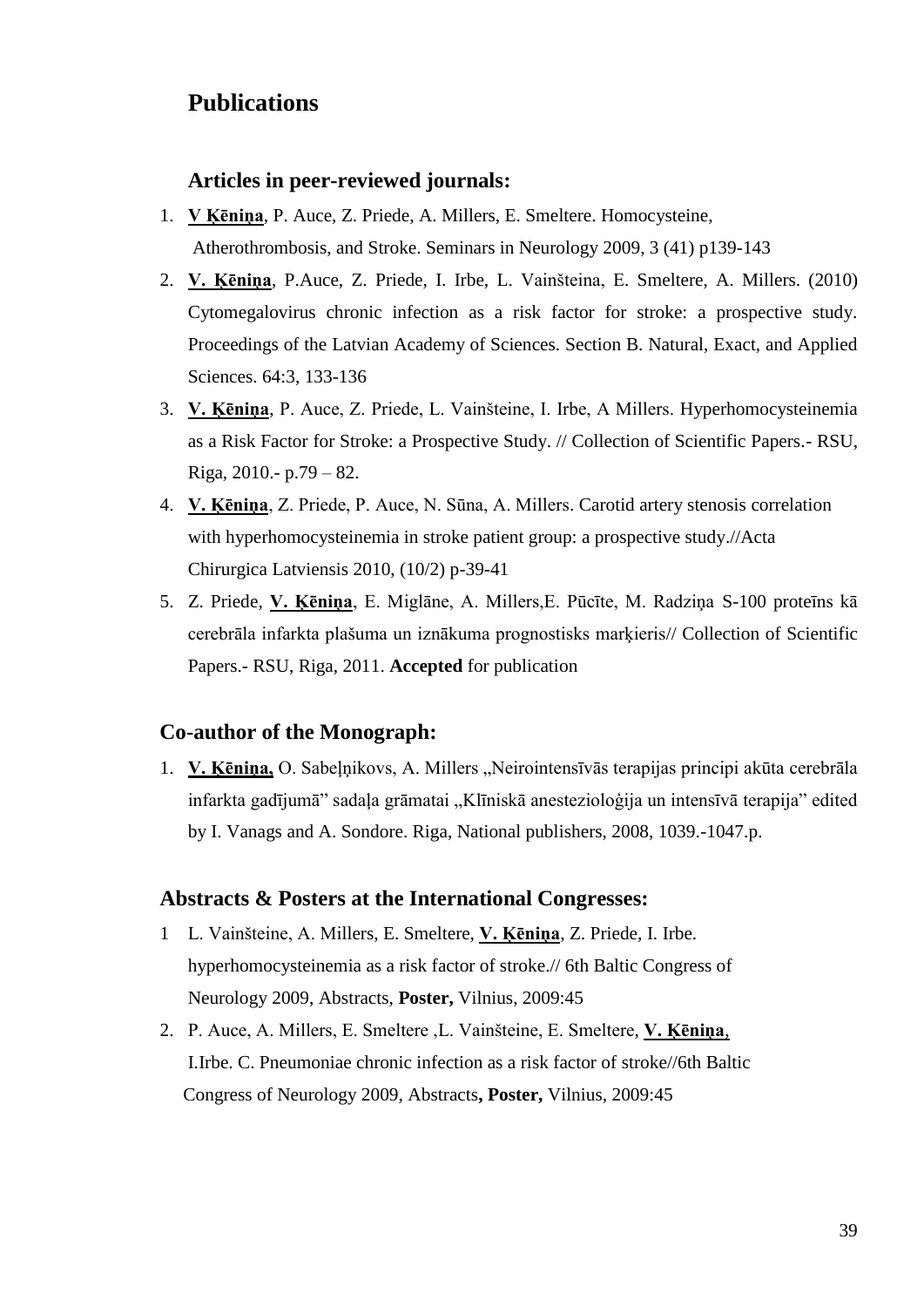- 3. **V. Ķēniņa**, Z. Priede, A. Millers, G. Baltgaile. Association between increased carotid intima-media thickness and cytomegalovirus seropositivity in stroke patients. **Abstarct** for 15th Meeting of the European Society of Neurosonology and Cerebral Hemodynamics
- 4. **V. Ķēniņa**, P. Auce, Z. Priede, L. Vainšteine, I. Irbe, A. Millers. Hyperhomocysteinemia association with diabetes mellitus and coronary heart disease in the patients' group with stroke. **Poster presentation** XIX European Stroke Conference

#### **Abstracts & Posters at the Latvian Conferences:**

1. A.Millers, **V.Ķēniņa**, Z.Priede. Homocisteīns un hroniska infekcija kā ateroģenēzi stimulējošie faktori. // RSU Year 2008 Annual Scientific Conference Abstracts, **Poster,** Riga, 2008 : 132p.

2. Millers, E. Smeltere, **V. Ķēniņa**, L. Vainšteine, I. Irbe. C. Pneumoniae hroniska infekcija kā akūta cerebrāla infarkta riska faktors, tās korelācija ar insulta subtipu// RSU Year 2009 Annual Scientific Conference Abstracts, **Poster,** Riga, 2009

**3. V. Ķēniņa**, P. Auce, Z. Priede, L. Vainšteine, I. Irbe, A Millers. Lipīdu profīla analīze pacientiem ar akūto cerebrālo infarktu un pozitīvām IgG antivielām pret *C. pneumoniae*// RSU Year 2010 Annual Scientific Conference Abstracts, **Poster,** Riga, 2010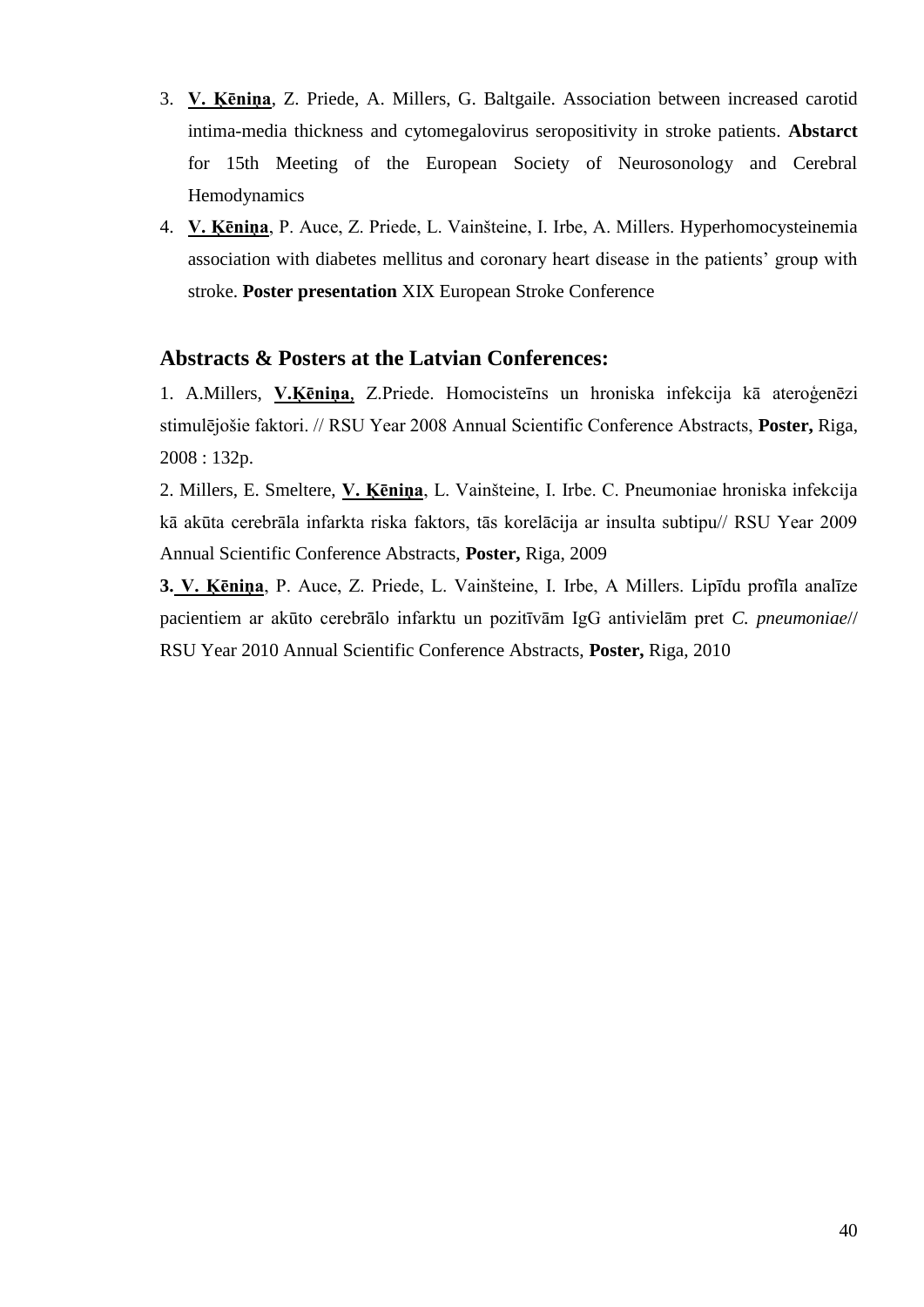# **Nomenclature & Abbreviations**

| <b>Abbreviation</b> | <b>Explanation in English</b>  |
|---------------------|--------------------------------|
| $\chi^2$            | Chi-square test value          |
| <b>HDL</b>          | High-density lipoprotein       |
| <b>ANOVA</b>        | <b>Analysis of Variance</b>    |
| C.pneumoniae        | Chlamydophila pneumoniae       |
| CM                  | Diabetes mellitus              |
| CI                  | Cerebral infarction            |
| <b>CMV</b>          | Cytomegalovirus                |
| <b>CT</b>           | <b>Computerised Tomography</b> |
| df                  | Degree of freedom              |
| <b>EHO CG</b>       | Echocardiography               |
| <b>ELISA</b>        | Enzyme ImmunoAssay             |
| F                   | <b>Fisher value</b>            |
| <b>Hcy</b>          | Homocysteine                   |
| <b>IgG</b>          | Immunoglobulin Class G         |
| <b>IgM</b>          | Immunoglobulin Class M         |
| <b>TH</b>           | <b>Total cholesterol</b>       |
| <b>CHD</b>          | Coronary heart disease         |
| TI 95%              | Confidence Interval of 95%     |
| t                   | <i>t</i> -test value           |
| <b>TG</b>           | Triglycerides                  |
| <b>TOAST</b>        | Trial of Org 10172 In Acute    |
|                     | <b>Stroke Treatment</b>        |
| <b>LDL</b>          | Low-density lipoprotein        |
|                     |                                |